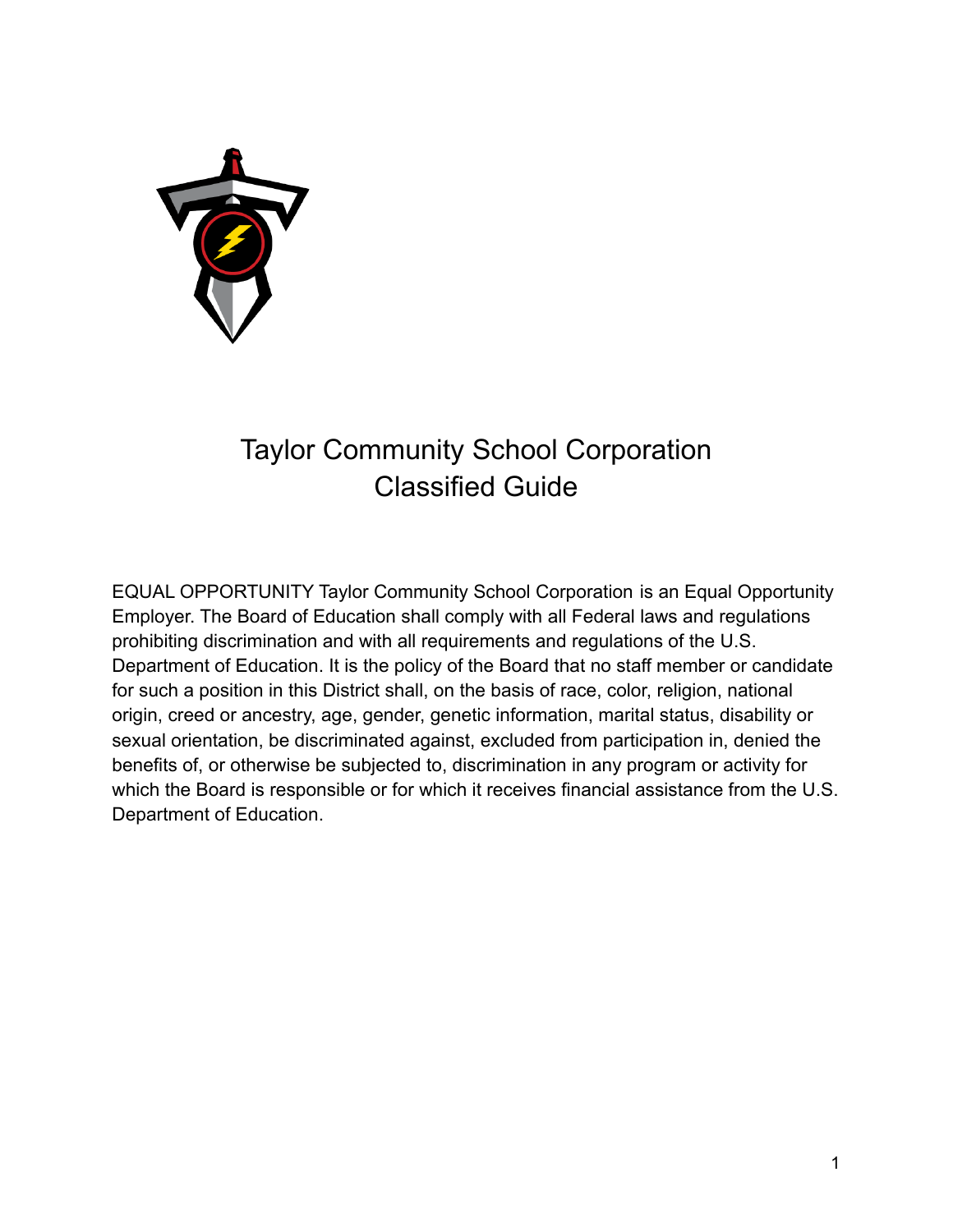# **Table of Contents**

| <b>INTRODUCTION</b>                           |    |
|-----------------------------------------------|----|
| <b>Mission Statement</b>                      | 5  |
| <b>Vision Statement</b>                       | 5  |
| <b>I. EMPLOYMENT CONDITIONS</b>               | 5  |
| <b>Equal Employment Opportunity</b>           | 5  |
| <b>B. Disability Accommodations</b>           | 5  |
| C. Religious Accommodations                   | 6  |
| D. Anti-Harassment                            | 6  |
| E. Genetic Information Nondiscrimination Act  | 11 |
| F. Public Records                             | 11 |
| G. Firearms and Weapons                       | 11 |
| H. Drug Free Workplace/Substance Abuse        | 13 |
| Safety and Reporting of Accidents or Injuries | 15 |
| J. Nursing Mothers                            | 16 |
| K. Staff Gifts                                | 16 |
| L. Time Schedule                              | 17 |
| M. Time Records                               | 17 |
| N. Evaluations                                | 18 |
| O. Technology                                 | 18 |
| P. Mileage Reimbursement                      | 19 |
| <b>II. SALARY AND WAGES</b>                   | 20 |
| Income                                        | 20 |
| <b>B.</b> Overtime                            | 20 |
| C. Direct Deposit                             | 20 |
| <b>III. RETIREMENT</b>                        | 21 |
| <b>State Retirement Plan</b>                  | 21 |
| <b>B. Insurance After Retirement</b>          | 21 |
| C. Terminal Pay                               | 21 |
| D. Sick Day/PTO Payout                        | 22 |
| <b>IV. INSURANCE</b>                          | 22 |
| <b>Health Insurance</b>                       | 22 |
| <b>B.</b> Dental Insurance                    | 23 |
| D. Life Insurance                             | 23 |
| E. Long-Term Disability                       | 24 |
| F. Short-term Disability                      | 24 |
| G. Worker's Compensation Insurance            | 24 |
| H. Section 125                                | 24 |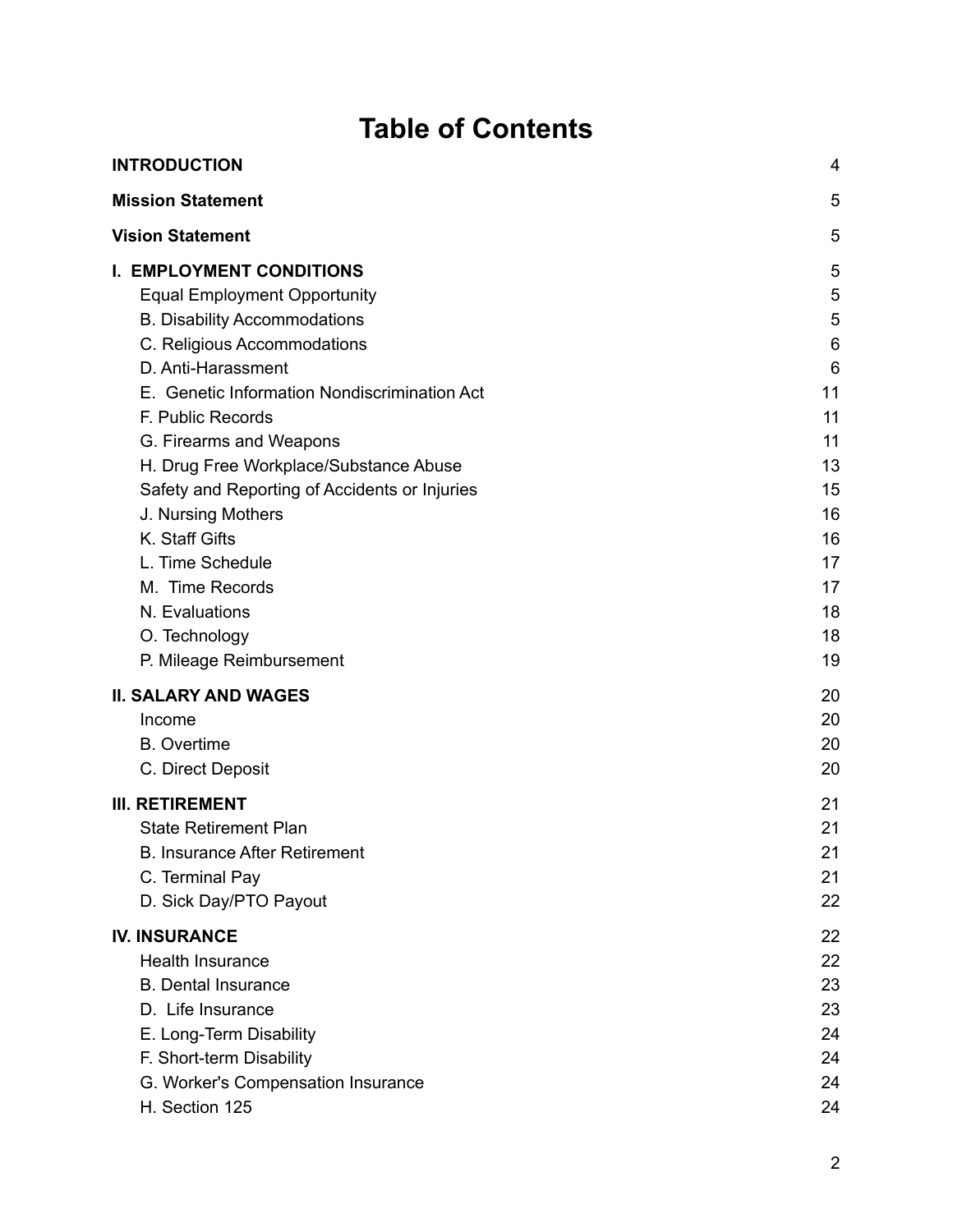| Section 403b                                                    | 24 |
|-----------------------------------------------------------------|----|
| <b>V. LEAVE</b>                                                 | 25 |
| Family and Medical Leave Act                                    | 25 |
| <b>B. USERRA/IMFLA Military Leave</b>                           | 25 |
| C. Paid Military Leave                                          | 27 |
| D. Vacation Leave                                               | 28 |
| <b>VI. HOLIDAYS</b>                                             | 28 |
| Twelve Month Employees -                                        | 29 |
| B. Employees Working Less Than Twelve (12) Months Per Year -    | 29 |
| <b>VII. ABSENCES AND LEAVES</b>                                 | 29 |
| Paid Time Off                                                   | 29 |
| B. Call -Off Procedures:                                        | 31 |
| C. Bereavement or Death Leave                                   | 31 |
| D. Unpaid Days                                                  | 31 |
| VIII. WEATHER DAYS AND SCHOOL DELAYS                            | 31 |
| <b>Weather Days</b>                                             | 32 |
| <b>B.</b> School Delays                                         | 32 |
| <b>DISCIPLINARY ACTION POLICY</b><br>IX.                        | 32 |
| Oral Warnings                                                   | 33 |
| <b>B. Written Warnings</b>                                      | 33 |
| C. Disciplinary Probation                                       | 33 |
| Handbook Acknowledgement and Compensatory Time Policy Agreement | 34 |
| Drug Free Workplace Policy Certification                        | 35 |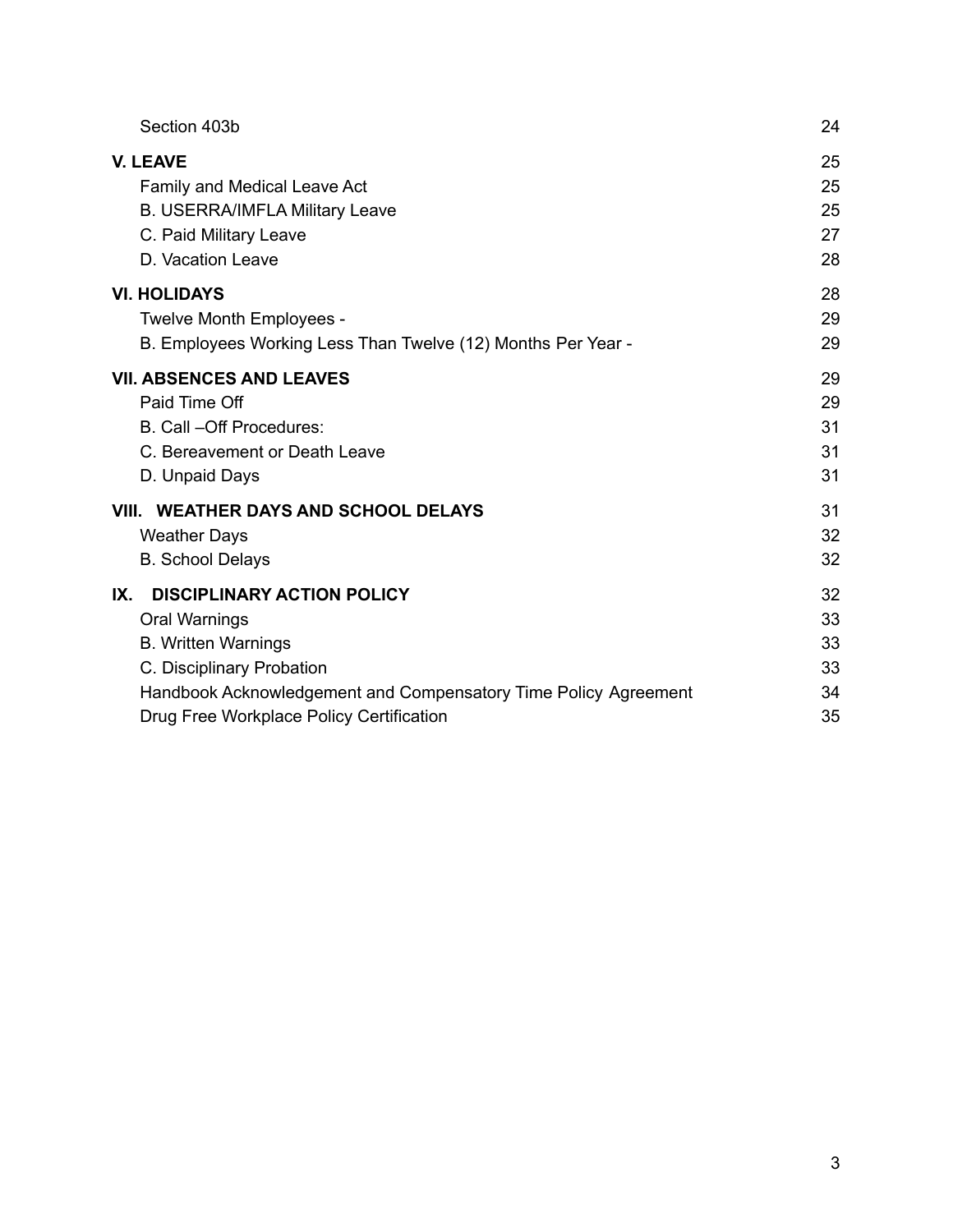# <span id="page-3-0"></span>**INTRODUCTION**

Welcome to the Taylor Community School Corporation ("Taylor") – we're glad to have you on our team. At Taylor, we believe that our employees are our most valuable asset. In fact, we attribute our success as an organization in significant part to our ability to recruit, hire, and maintain a happy and productive workforce. We hope that during the time of your employment with Taylor you will become a productive and successful member of the Taylor team.

This employee handbook describes, in summary form, the personnel policies and procedures that govern the employment relationship between Taylor and its classified employees (those employees who are not subject to the collective bargaining agreement). The policies stated in this handbook are subject to change at any time at the sole discretion of Taylor. This handbook supersedes any prior handbooks or written policies of Taylor that are inconsistent with its provisions. You may receive updated information concerning changes in policy from time to time, and those updates should be kept with your copy of the handbook. If you have any questions about any of the provisions in the handbook, please ask your supervisor or the Superintendent.

This handbook does not create a contract of employment between Taylor and its classified employees. Although we hope that your employment relationship with Taylor will be long-term, either you or Taylor may terminate this relationship at any time, for any reason, with or without cause or notice. Our relationship remains at-will notwithstanding any provision in this handbook to the contrary. No supervisor, manager, or representative of Taylor other than the Superintendent has the authority to enter into any agreement with you regarding the terms of your employment that changes our at-will relationship or deviates from the provisions in this handbook.

> Christopher A. Smith, Ed.S. Superintendent of Schools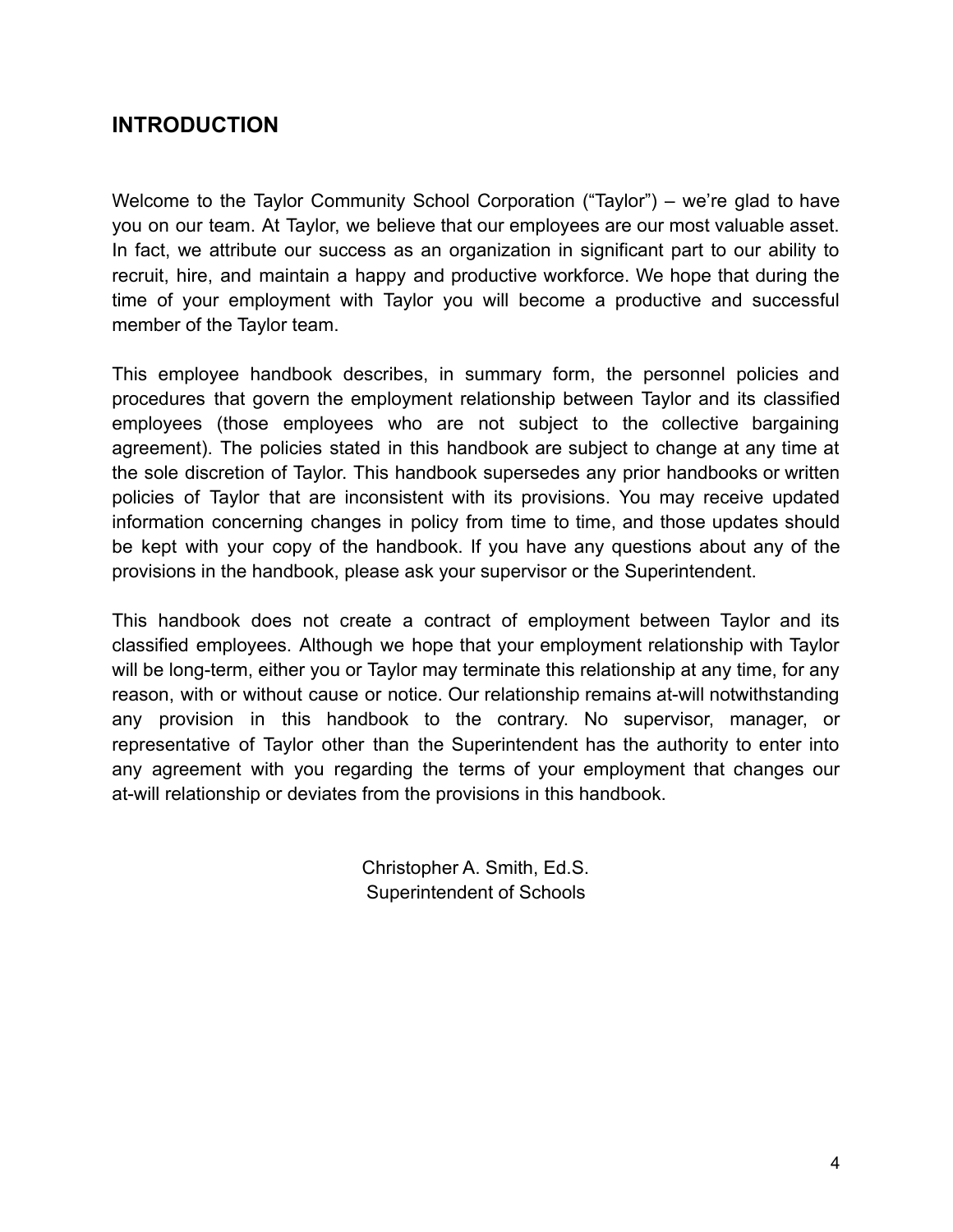# <span id="page-4-0"></span>**Mission Statement**

The Taylor School Community mission is to prepare and encourage our students for success in all life's opportunities through the foundation of TITAN STYLE.

# <span id="page-4-1"></span>**Vision Statement**

Working together as the Taylor Learning Community, we will distinguish ourselves as a premiere educational site, ensuring a life of success and continued growth for all of our students.

# <span id="page-4-2"></span>**I. EMPLOYMENT CONDITIONS**

#### **A. Probationary Period:**

Newly hired classified personnel will be placed on a 90 calendar day probationary period that begins on the 1st working day after they are hired for the position. Employees must have physically worked 60 calendar days for the probationary period. The probation period is used to determine if the employee is suited for the assigned position. Employment may be terminated before 60 days if a probationary employee violates any of the reasons for termination, if the employee is not approved by the School Board or if it is deemed that the employee is not a good fit for the position.

Employee benefits will begin after the 90 day probationary period has been completed

# **B. Equal Opportunity Employer:**

Taylor is an Equal Opportunity Employer that does not discriminate on the basis of actual or perceived race, color, religion, national origin, age, disability, sex (including pregnancy), genetic information or any other characteristic protected by applicable federal, state or local laws. Our team is dedicated to this policy with respect to recruitment, hiring, placement, promotion, transfer, training, compensation, benefits, employee activities and general treatment during employment.

# <span id="page-4-3"></span>**C. Disability Accommodations**

It is the policy and practice of Taylor to comply fully with the Americans with Disabilities Act and Section 504 of the Rehabilitation Act of 1973 ensuring equal opportunity in employment for all qualified persons with disabilities. Taylor is committed to ensuring non-discrimination in all terms, conditions and privileges of employment. All employment practices and activities, whether provided or conducted by Taylor or another on its behalf, shall be conducted on a non-discriminatory basis.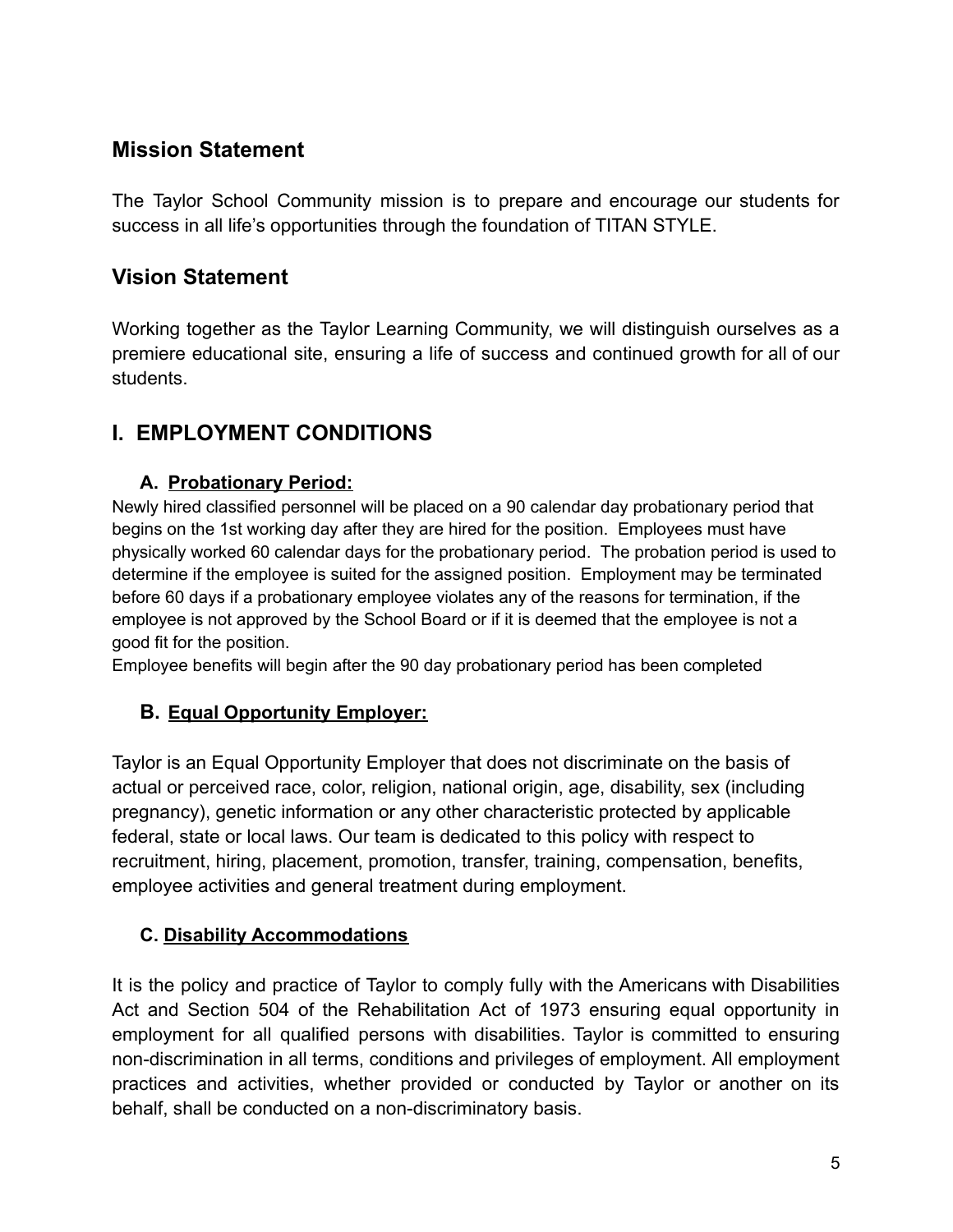Employees who believe they have a mental or physical disability and require reasonable accommodation to perform the essential functions of their job should contact the Superintendent. Taylor will then engage in an interactive dialog with the individual employee to verify the existence of a disability covered under the Americans with Disabilities Act or Section 504 of the Rehabilitation Act of 1973, as amended, identify possible accommodations, and determine which accommodations Taylor can reasonably provide under specific circumstances.

#### <span id="page-5-0"></span>**D. Religious Accommodations**

Taylor also respects the religious beliefs and practices of all employees and will make, on request, an accommodation for such observances when a reasonable accommodation is available that does not create an undue hardship on Taylor's business. An employee whose sincerely held religious beliefs or practices conflict with his or her job, work schedule, or with Taylor policy or practice on dress and appearance, or with other aspects of employment, and who seeks a religious accommodation must submit a written request for the accommodation to the Superintendent. The written request will include the type of religious conflict that exists and the employee's suggested accommodation. The request will be evaluated to determine whether the request is available or if it will create an undue hardship on Taylor.

#### <span id="page-5-1"></span>**E. Anti-Harassment**

As more fully set forth in Policy 4362, it is the policy of Taylor to maintain an education and work environment that is free from all forms of unlawful harassment, including sexual harassment. This commitment applies to all Taylor operations, programs, and activities. All students, administrators, teachers, staff, and all other school personnel share responsibility for avoiding, discouraging, and reporting any form of unlawful harassment. This policy applies to unlawful conduct occurring on school property, or at another location if such conduct occurs during an activity sponsored by the Board or affects the educational environment within Taylor.

Taylor will vigorously enforce its prohibition against harassment based on sex, race, color, national origin, religion, disability, or genetic information that are protected by Federal civil rights laws (hereinafter referred to as unlawful harassment) and encourages those within the Taylor community as well as third parties who feel aggrieved to seek assistance to rectify such problems. All Taylor employees, including administrators, professional staff and support staff, shall report any incident of alleged harassment that the employee observes or which is reported to the employee. The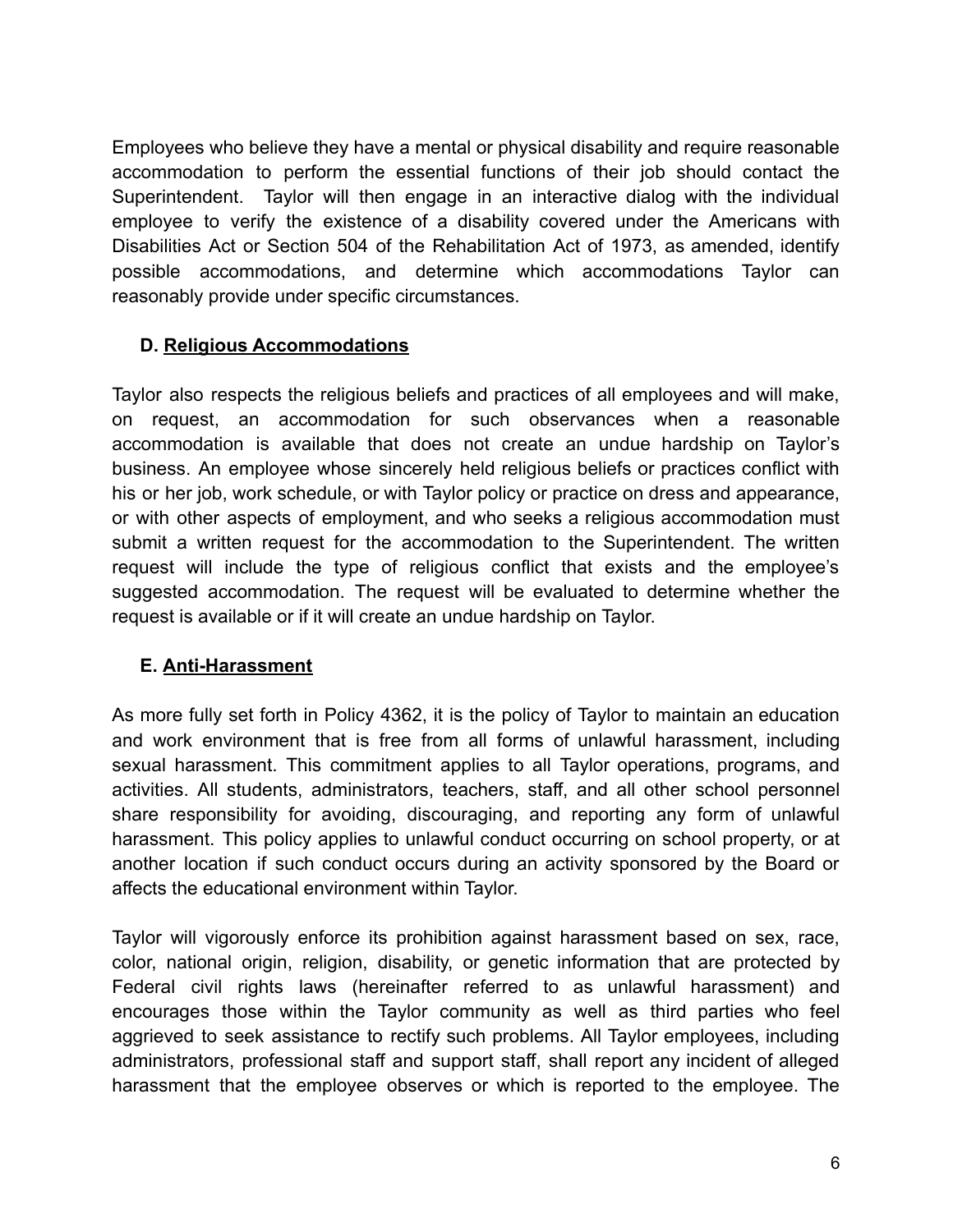Board will investigate all allegations of harassment and in those cases where unlawful harassment is substantiated, the Board will take immediate steps to end the harassment, prevent its recurrence, and remedy its effects. Individuals who are found to have engaged in unlawful harassment will be subject to appropriate disciplinary action, up to and including termination of employment or expulsion from school. Taylor employees who fail to report any incident of alleged harassment that the employee observes or which is reported to the employee also are subject to appropriate disciplinary action, up to and including termination of employment.

For purposes of this policy, "Taylor community" means students, administrators, teachers, and staff, as well as Board members, agents, volunteers, contractors, or other persons subject to the control and supervision of the Board.

For purposes of this policy, "third parties" include, but are not limited to, guests and/or visitors on Taylor property (e.g., visiting speakers, participants on opposing athletic teams, parents), vendors doing business with, or seeking to do business with, the Board, and other individuals who come in contact with members of the Taylor community at school-related events/activities (whether on or off Taylor property).

The Board will also take immediate steps to impose disciplinary action on individuals engaging in any of the following prohibited acts:

- A. Retaliating against a person who has made a report or filed a complaint alleging unlawful harassment, or who has participated as a witness in a harassment investigation.
- B. Filing a malicious or knowingly false report or complaint of unlawful harassment.
- C. Disregarding, failing to investigate adequately, or delaying investigation of allegations of harassment, when responsibility for reporting and/or investigating unlawful harassment charges comprises part of one's supervisory duties.

Pursuant to Title VII of the Civil Rights Act of 1964 and Title IX of the Education Amendments of 1972, "sexual harassment" is defined as:

Unwelcome sexual advances, requests for sexual favors, and other verbal or physical conduct of a sexual nature, when:

- A. Submission to such conduct is made either implicitly or explicitly a term or condition of an individual's employment, or status in a class, educational program, or activity;
- B. Submission or rejection of such conduct by an individual is used as the basis for employment or educational decisions affecting such individual;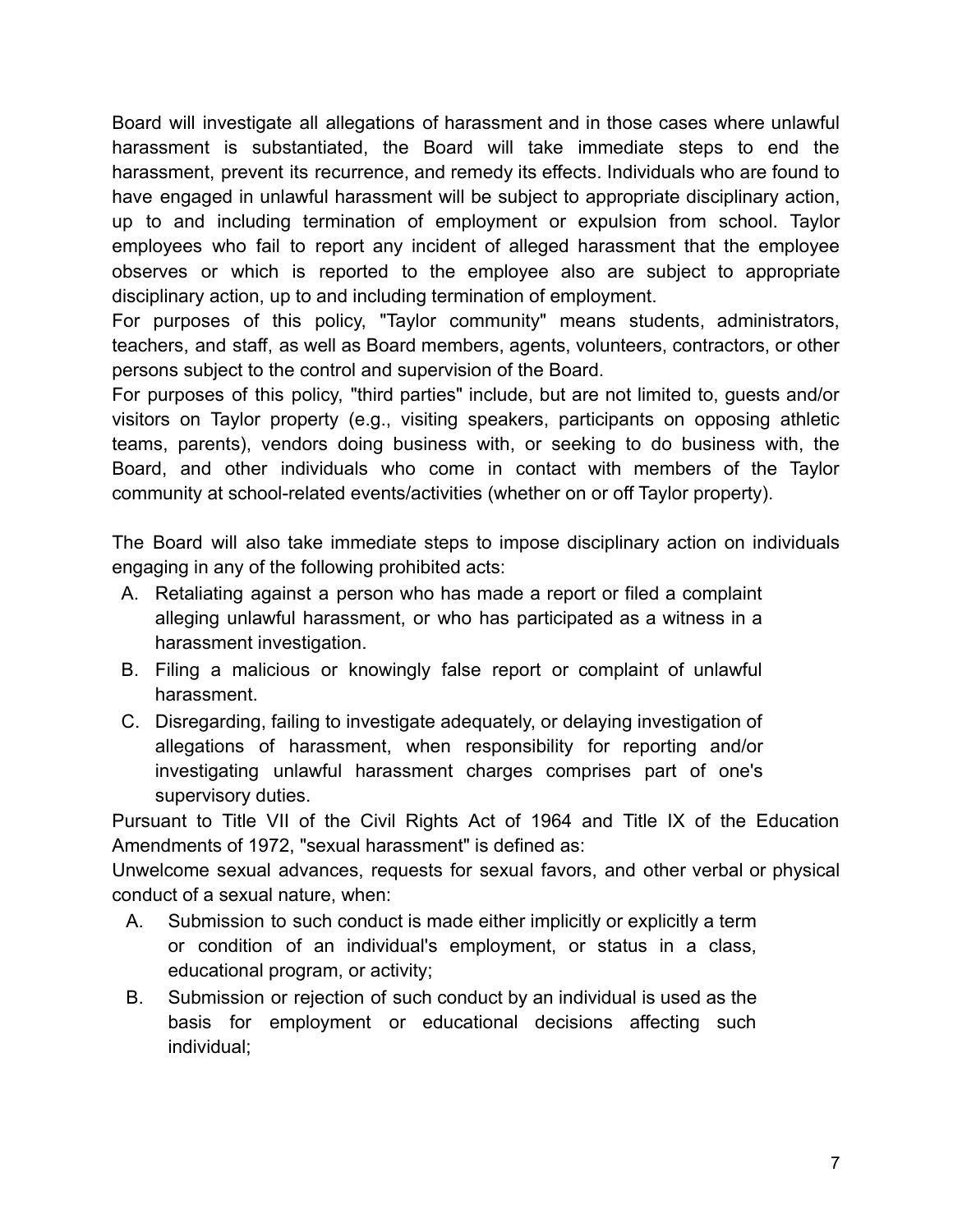C. Such conduct has the purpose or effect of interfering with the individual's work or educational performance; of creating an intimidating, hostile, or offensive working, and/or learning environment; or of interfering with one's ability to participate in or benefit from a class or an educational program or activity.

Sexual harassment may involve the behavior of a person of either gender against a person of the same or opposite gender.

Prohibited acts that constitute sexual harassment may take a variety of forms. Examples of the kinds of conduct that may constitute sexual harassment include, but are not limited to:

- A. unwelcome sexual propositions, invitations, solicitations, and flirtations;
- B. physical and/or sexual assault;
- C. threats or insinuations that a person's employment, wages, academic grade, promotion, classroom work or assignments, academic status, participation in athletics or extra-curricular programs or events, or other conditions of employment or education may be adversely affected by not submitting to sexual advances;
- D. unwelcome verbal expressions of a sexual nature, including graphic sexual commentaries about a person's body, dress, appearance, or sexual activities; the unwelcome use of sexually degrading language, jokes or innuendoes; unwelcome suggestive or insulting sounds or whistles; obscene telephone calls;
- E. sexually suggestive objects, pictures, videotapes, audio recordings or literature, placed in the work or educational environment, which may embarrass or offend individuals;
- F. unwelcome and inappropriate touching, patting, or pinching; obscene gestures;
- G. a pattern of conduct, which can be subtle in nature, that has sexual overtones and is intended to create or has the effect of creating discomfort and/or humiliation to another;
- H. remarks speculating about a person's sexual activities or sexual history, or remarks about one's own sexual activities or sexual history;
- I. consensual sexual relationships where such relationship leads to favoritism of a student or subordinate employee with whom the teacher or superior is sexually involved and where such favoritism adversely affects other students and/or employees;
- J. verbal, nonverbal or physical aggression, intimidation, or hostility based on sex or sex-stereotyping that does not involve conduct of a sexual nature.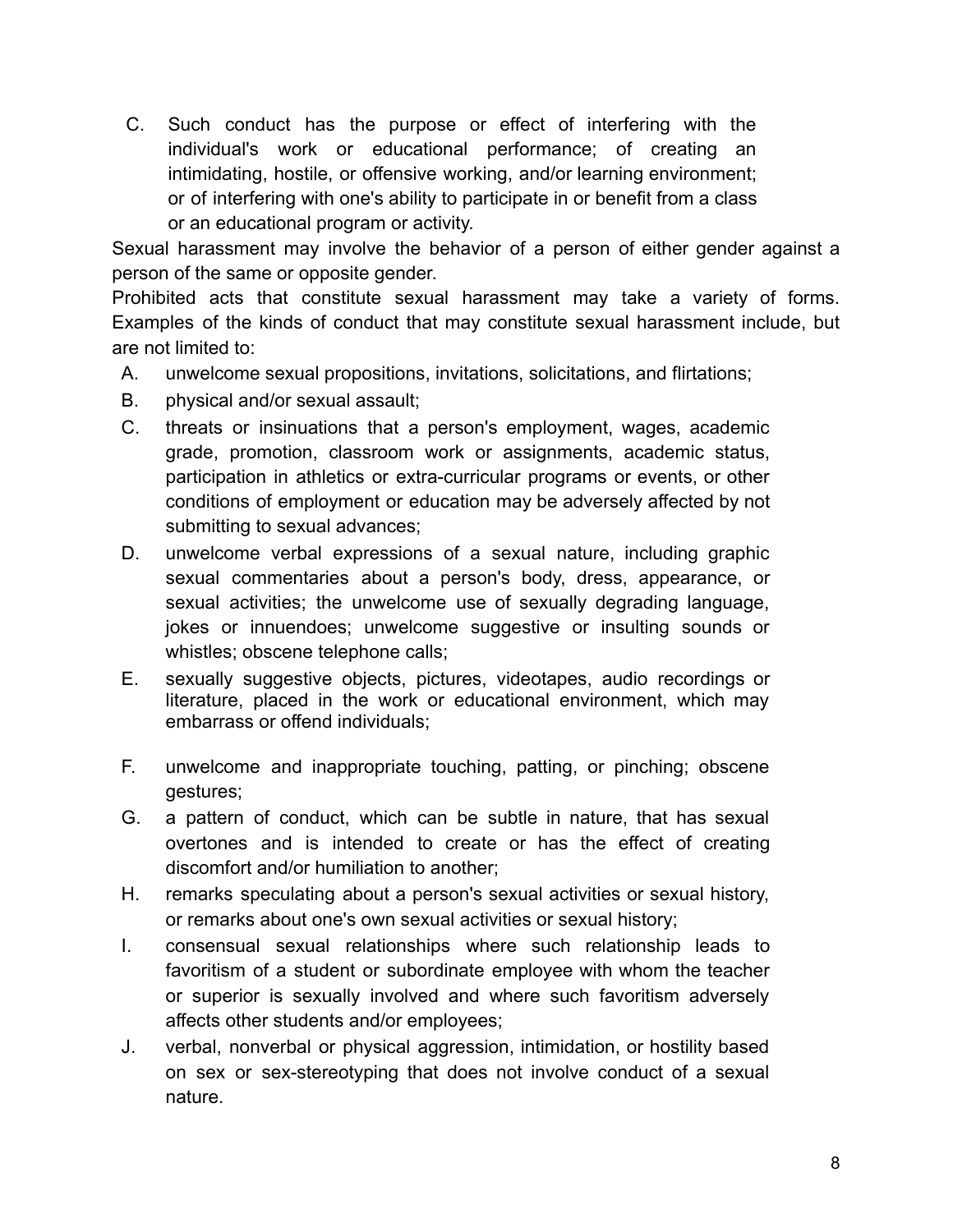Not all behavior with sexual connotations constitutes unlawful sexual harassment. Sex-based or gender-based conduct must be sufficiently severe, pervasive, and persistent such that it adversely affects, limits, or denies an individual's employment or education, or such that it creates a hostile or abusive employment or educational environment.

#### **Race/Color Harassment**

Prohibited racial harassment occurs when unwelcome physical, verbal, or nonverbal conduct is based upon an individual's race or color and when the conduct has the purpose or effect of interfering with the individual's work or educational performance; of creating an intimidating, hostile, or offensive working, and/or learning environment; or of interfering with one's ability to participate in or benefit from a class or an educational program or activity. Such harassment may occur where conduct is directed at the characteristics of a person's race or color, such as racial slurs, nicknames implying stereotypes, epitaphs, and/or negative references relative to racial customs.

#### **Religious (Creed) Harassment**

Prohibited religious harassment occurs when unwelcome physical, verbal, or nonverbal conduct is based upon an individual's religion or creed and when the conduct has the purpose or effect of interfering with the individual's work or educational performance; of creating an intimidating, hostile, or offensive working and/or learning environment; or of interfering with one's ability to participate in or benefit from a class or an educational program or activity. Such harassment may occur where conduct is directed at the characteristics of a person's religious tradition, clothing, or surnames, and/or involves religious slurs.

#### **National Origin Harassment**

Prohibited national origin harassment occurs when unwelcome physical, verbal, or nonverbal conduct is based upon an individual's national origin and when the conduct has the purpose or effect of interfering with the individual's work or educational performance; of creating an intimidating, hostile, or offensive working and/or learning environment; or interfering with one's ability to participate in or benefit from a class or an educational program or activity. Such harassment may occur where conduct is directed at the characteristics of a person's national origin, such as negative comments regarding customs, manner of speaking, language, surnames, or ethnic slurs.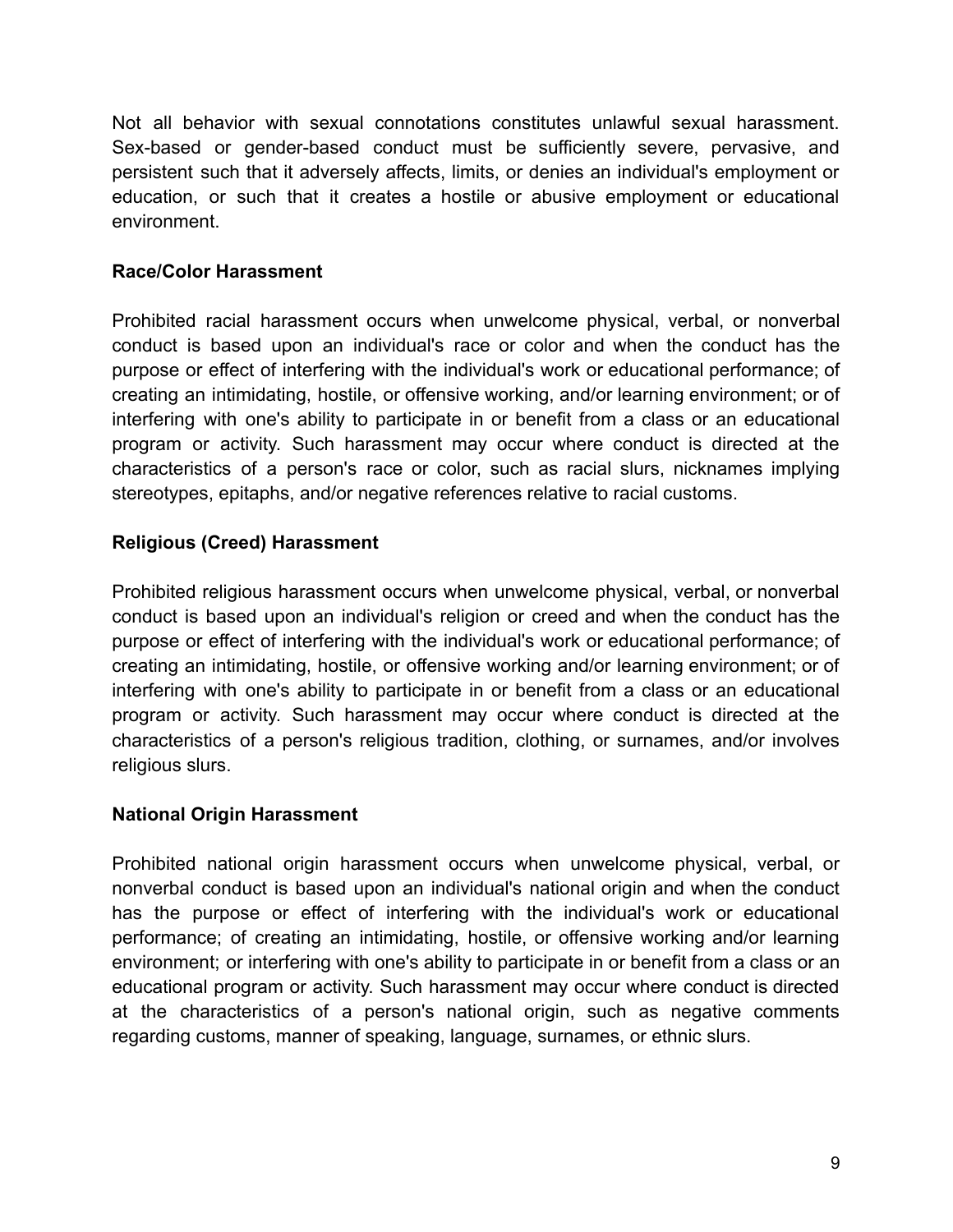#### **Disability Harassment**

Prohibited disability harassment occurs when unwelcome physical, verbal, or nonverbal conduct is based upon an individual's disability and when the conduct has the purpose or effect of interfering with the individual's work or educational performance of creating an intimidating, hostile, or offensive working and/or learning environment; or with one's ability to participate in or benefit from a class or an educational program or activity. Such harassment may occur where conduct is directed at the characteristics of a person's disabling condition, such as negative comments about speech patterns, movement, physical impairments or defects/appearances, or the like.

#### **Reports and Complaints of Harassing Conduct**

Students, members of the Taylor community and third parties are encouraged to promptly report incidents of harassing conduct to an administrator, supervisor or other Taylor official so that the Board may address the conduct before it becomes severe, pervasive, or persistent. Victims of harassment that may constitute a criminal offense may also file a criminal complaint with appropriate law enforcement authorities. All Corporation employees, including administrators, professional staff and support staff, shall report in writing any incident of alleged harassment that the employee observes or which is reported to the employee. Any administrator, supervisor, or other Taylor official who receives such a complaint shall file it with the Corporation's Anti-Harassment Compliance Officer (as identified on Taylor's website) at his/her first convenience. Corporation employees who fail to comply with the reporting responsibility shall be subject to discipline, up to and including termination.

Members of the Taylor community or third parties who believe they have been unlawfully harassed by another member of the Taylor community or a third party are entitled to utilize the Board's informal and/or formal investigation and complaint processes set forth below. Initiating a complaint, whether formally or informally, will not adversely affect the complaining individual's employment or participation in educational or extra-curricular programs unless the complaining individual makes the complaint maliciously or with knowledge that it is false. Individuals should make every effort to file an informal or a formal complaint as soon as possible after the conduct occurs while the facts are known and potential witnesses are available.

Policy 4362 (available through Taylor's website) sets out the various procedures employees must follow for informal and formal complaints.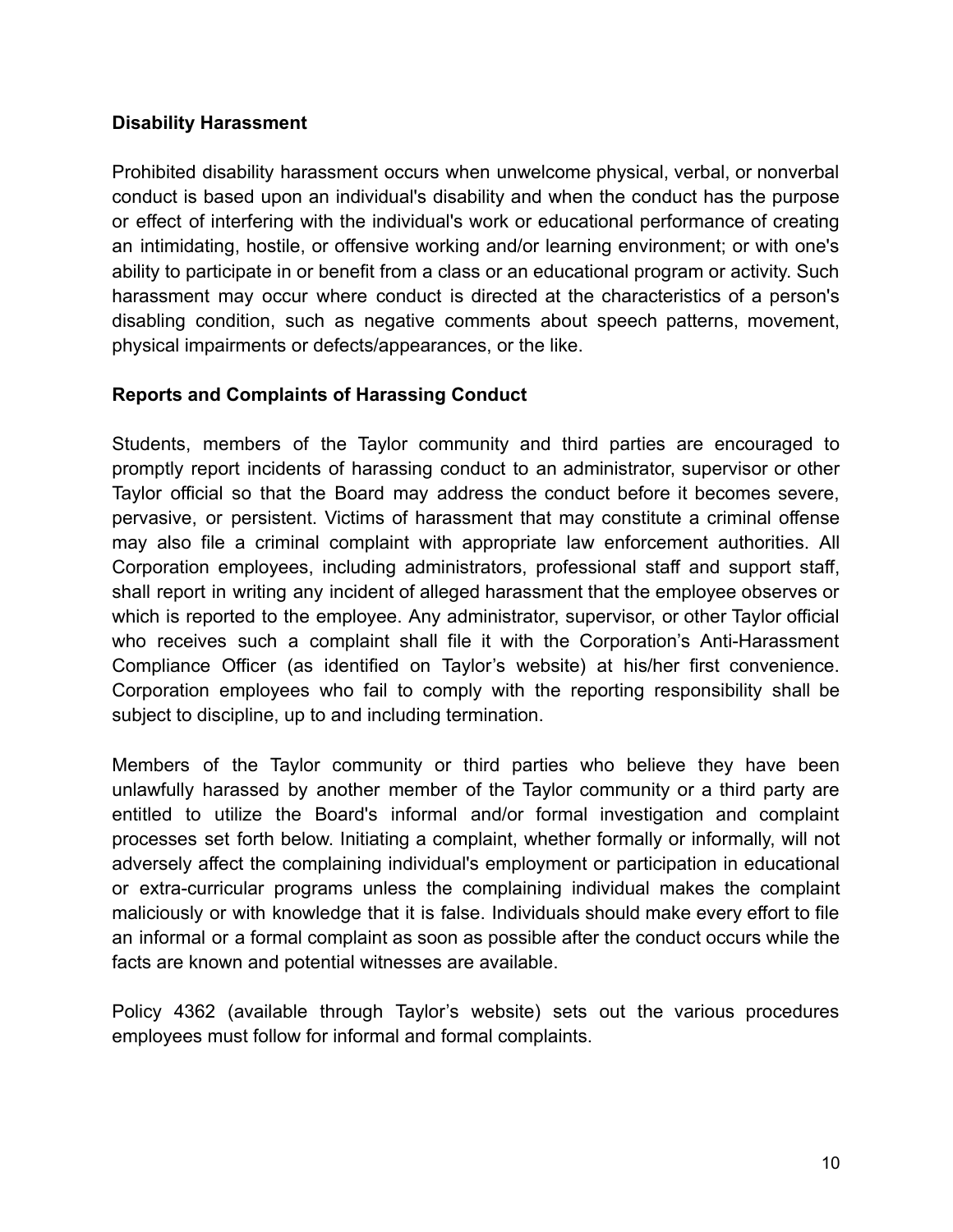#### <span id="page-10-0"></span>**E. Genetic Information Nondiscrimination Act**

The Genetic Information Nondiscrimination Act ("GINA") prohibits employers from requesting or requiring genetic information of employees or their family members. In order to comply with this law, Taylor asks that in applying for Family and Medical Leave Act ("FMLA") leave employees not provide any genetic information when responding to any request for medical information. "Genetic information," as defined by GINA, includes an individual's family medical history, the results of an individual's or family member's genetic tests, the fact that an individual or an individual's family member sought or received genetic services, and genetic information of a fetus carried by an individual or an individual's family member or an embryo lawfully held by an individual or family member receiving assistive reproductive services. When an employee is applying for FMLA leave for the care of a family member with a serious health condition it is obviously necessary to provide some medical information regarding the sick family member to support the need for leave. However, any family medical history information is only required to the extent necessary to make the FMLA medical certification complete and sufficient under the FMLA and should not otherwise be provided.

# **F. Public Records**

<span id="page-10-1"></span>Taylor is subject to Indiana's Access to Public Records ("APRA"). To ensure full compliance with the APRA, Taylor has created a specific protocol to receive and process requests for public records. Employees who receive any requests for public records must immediately present the requests to the Superintendent. This does not apply to authorized disclosures of educational records to students and their parents or guardians

#### <span id="page-10-2"></span>**G. Firearms and Weapons**

Taylor prohibits support staff members from possessing, storing, making, or using a weapon in any setting that is under the control and supervision of Taylor for the purpose of school activities approved and authorized by Taylor including, but not limited to, property leased, owned, or contracted for by Taylor, a school-sponsored event, or in a Taylor vehicle; provided, however, that a support staff member is not prohibited from possessing a firearm or ammunition that is locked in the trunk of the support staff member's vehicle, kept in the glove compartment of the support staff member's locked vehicle, or stored out of plain sight in the support staff member's locked vehicle.

Generally, the possession of a firearm in or on school property, in or on property that is being used by a school for a school function, or on a school bus is a felony (I.C. 35-47-9-2) and is prohibited by Taylor policy. However, State law permits a person who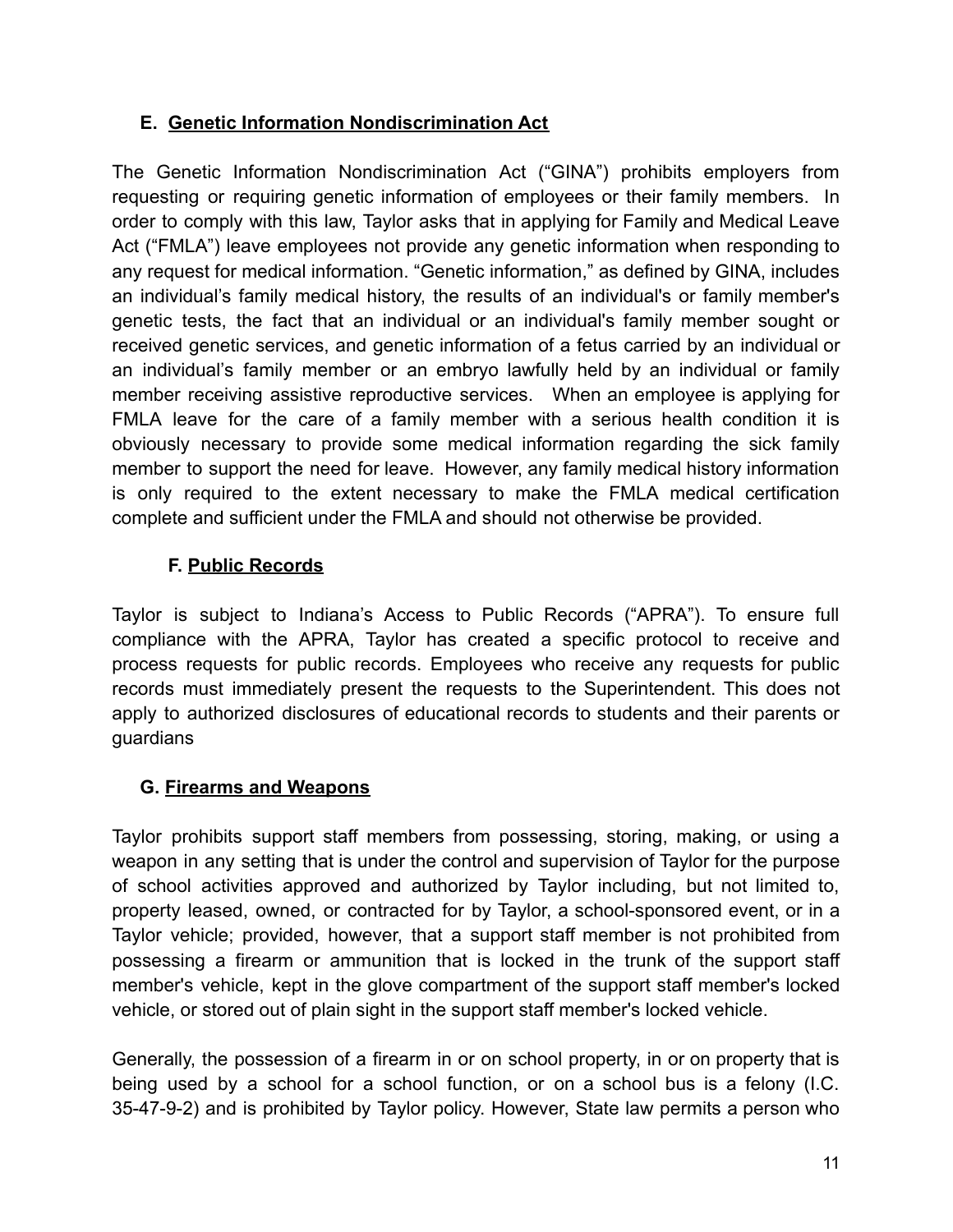may legally possess a firearm to maintain that firearm if it is locked in the person's trunk, kept in the glove compartment of the person's locked vehicle, or stored out of plain sight in the person's locked vehicle. This exception does not apply to students unless it is a high school student who is a member of a shooting sports team and the principal has approved the student keeping a firearm concealed in the student's motor vehicle on days the student is competing or practicing as a member of a shooting sports team. This exception also does not apply to former students if the person is no longer enrolled in school due to a disciplinary action within the previous twenty-four (24) months.

The term "weapon" means any object which, in the manner in which it is used, intended to be used, or represented, is capable of inflicting serious bodily harm or property damage, as well as endangering the health or safety of persons. Weapons include, but are not limited to, firearms, tasers, handguns, stun guns, guns of any type, including air and gas-powered guns (whether loaded or unloaded), knives, razors, clubs, electric weapons, chemical weapons, metallic knuckles, martial arts weapons, ammunition, and destructive devices (bombs, incendiary, grenade, Molotov cocktail, rocket with a propellant charge of more than four (4) ounces, etc.). A "knife" is defined as "an instrument that: 1) consists of a sharp edge or sharp pointed blade capable of inflicting cutting, stabbing, or tearing wounds; and 2) is intended to be used as a weapon." I.C. 35-47-5-2.5(a).

The Superintendent will report an employee who violates this policy to law enforcement officials. The staff member also will be subject to disciplinary action, up to and including termination for violation of this policy.

This prohibition does not apply to weapons under the control of law enforcement personnel, as well as a School Resource Officer or other school security personnel who is not a law enforcement officer, but who may legally possess a firearm.

Exceptions to this policy include:

- A. items approved by a principal as part of a class or individual presentation under adult supervision, if used for the purpose of and in the manner approved; (Working firearms and ammunition shall never be approved.)
- B. theatrical props used in appropriate settings;
- C. starter pistols used in appropriate school related sporting events.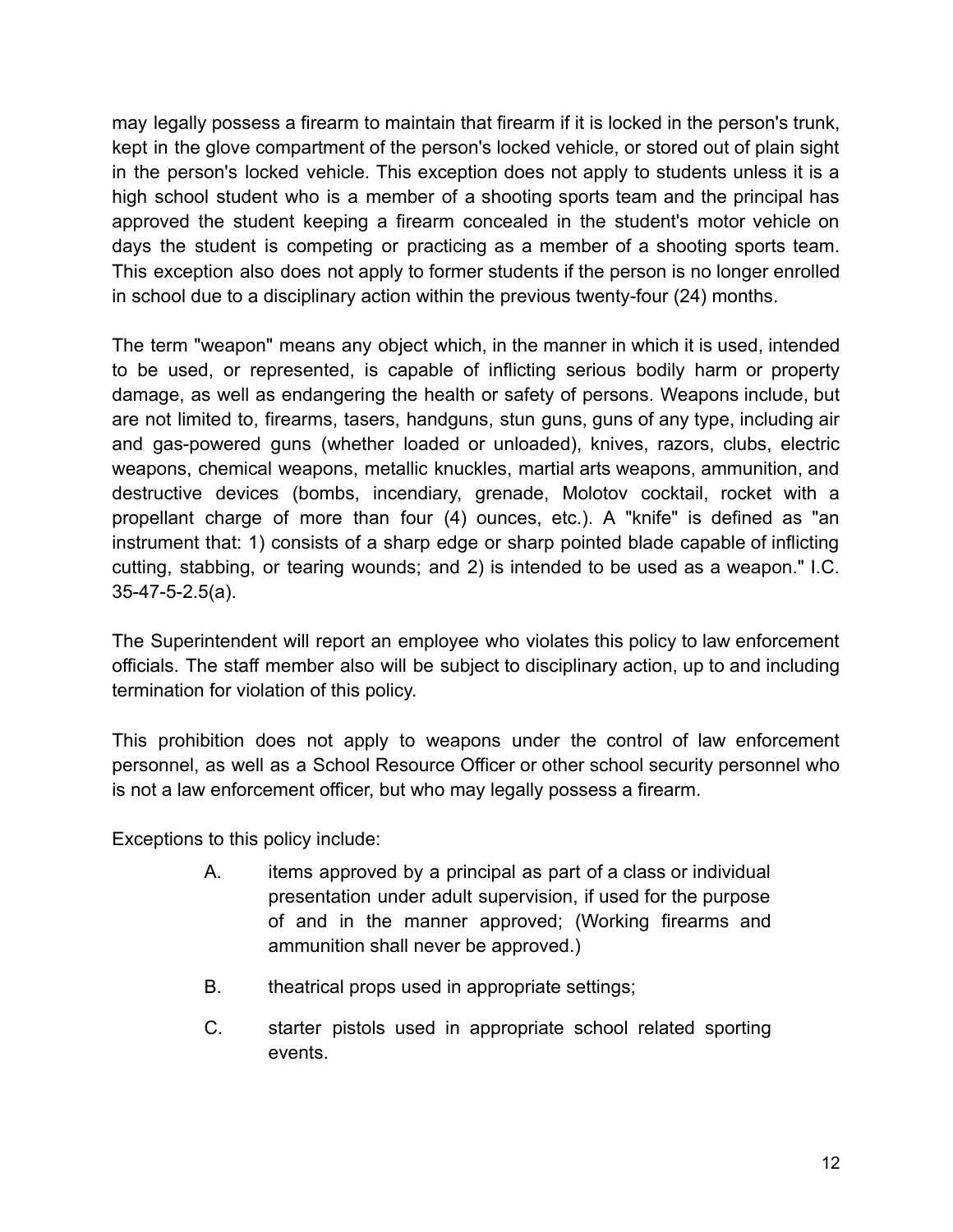Staff members must report knowledge of dangerous weapons and/or threats of violence by students, staff members, or visitors to the principal. Failure to report such information may subject the staff member to disciplinary action, up to and including termination.

#### <span id="page-12-0"></span>**H. Drug Free Workplace/Substance Abuse**

#### **Purpose**

Taylor is committed to providing a safe working environment and, likewise, expects its employees to report to their jobs physically and mentally fit for work. Furthermore, Taylor is committed to assuring its continued representation as a model for its citizens. To achieve these goals, Taylor must take a firm and positive stand against drug and alcohol abuse. This policy is intended to ensure a drug free work environment for the benefit of employees and the students.

With respect to existing employees, the policy's objective is to eliminate substance abuse, not the substance abuser. To this end, Taylor is prepared to help and support all employees requesting assistance in dealing with drug or alcohol problems. No one will be disciplined for requesting assistance. Indeed, Taylor has established an Employee Assistance Program that provides confidential services to employees who seek help in dealing with drug or alcohol problems. The program may include referral to outside treatment or rehabilitation facilities. In most instances, the costs of treatment will be reimbursed in accordance with applicable benefit plans.

#### **Policy Requirements**

1. The use, manufacturing, distribution, dispensation, possession, sale, or transfer of an illegal drug (including a prescription drug without a prescription) or controlled substance by any employee on Taylor premises, in the performance of Taylor business, or at Taylor -sponsored events, is strictly prohibited.

2. The use of any legally obtained drug by any employee while performing Taylor business or while on Taylor premises is prohibited to the extent that such use may adversely affect the safety of the employee or others, the employee's job performance, or Taylor's regard or reputation in the community. Employees who have been informed or have discovered that the use of a legal drug may adversely affect job performance or behavior are to report such drug use and possible side effects to management.

3. The unauthorized use, possession, sale, or transfer of alcohol on Taylor premises is prohibited. The use of alcohol by employees while conducting Taylor business, attending Taylor -sponsored business or social functions, or otherwise representing Taylor off Taylor premises is permitted only to the extent that it is not unlawful and does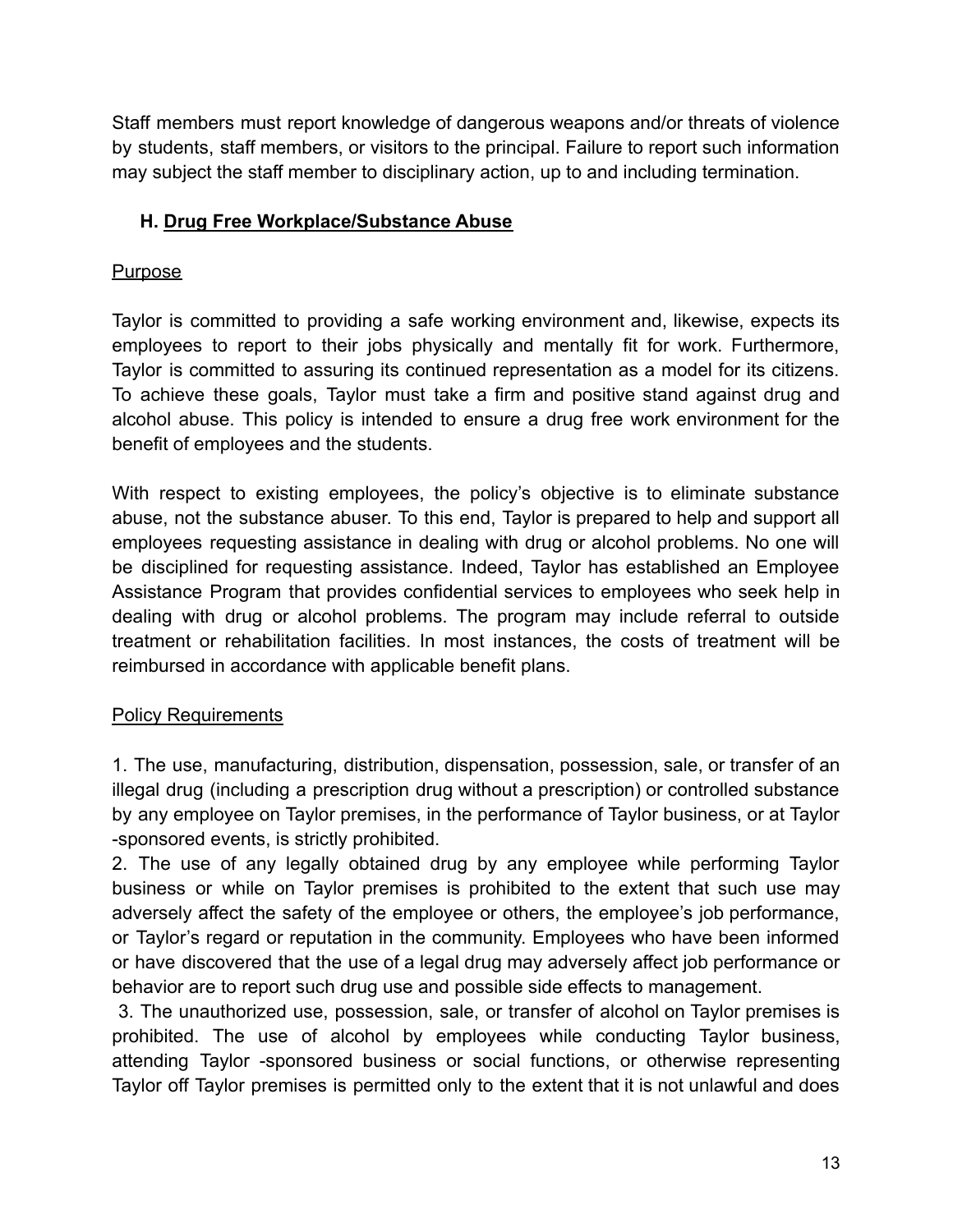not adversely affect the safety of the employee or others, the employee's job performance, or Taylor's regard or reputation in the community.

In accordance with the federal Drug-Free Workplace Act, an employee must notify his/her supervisor or the superintendent of any criminal drug statute conviction for a violation occurring on Taylor premises within five calendar days of such conviction. An employee so convicted will be subject to disciplinary action up to and including termination.

The presence in specified amounts (producing positive test results) of any illegal drug in an employee's system while on Taylor premises or while otherwise performing Taylor business is prohibited.

Taylor has established a drug-free awareness program to inform employees about the dangers of drugs and drug abuse in the workplace, Taylor's policy of maintaining a drug-free workplace, available counseling through the employee assistance program, and penalties imposed on employees for violations of Taylor's policies. Participation in the program is mandatory.

#### Testing and Treatment

1. Whenever Taylor has reasonable suspicion that an employee's work performance or on-the-job behavior may have been affected in any way by alcohol or drugs, or that an employee has otherwise violated the Substance Abuse Policy, Taylor may require a blood test, urinalysis, or other drug/ alcohol test. An employee must complete the necessary drug information and consent forms prior to the testing.

2. Employees in security or safety-sensitive positions will be required to consent in writing to and undergo periodic and random testing for as long as they remain in such jobs. Taylor will maintain a list of sensitive jobs and will notify employees who hold such positions.

3. Any employee who has voluntarily or mandatorily completed Taylor's Employee Assistance Program will be required to consent in writing to and undergo periodic testing for a period of one year after release from the treatment program.

4. An employee who tests positive for illegal drugs during the employee's first 90 days of employment will be subject to immediate termination of employment for violation of Taylor's Substance Abuse Policy.

5. An employee involved in a workplace incident that resulted in serious bodily injury or death will be required to submit to a drug and alcohol test.

6. After the employee's first 90 days of employment, an employee whose alcohol or drug test is positive may be subject to the following rehabilitative procedure:

a. First Positive: The employee is to be placed on an immediate leave of absence and referred to the Employee Assistance Program for mandatory participation.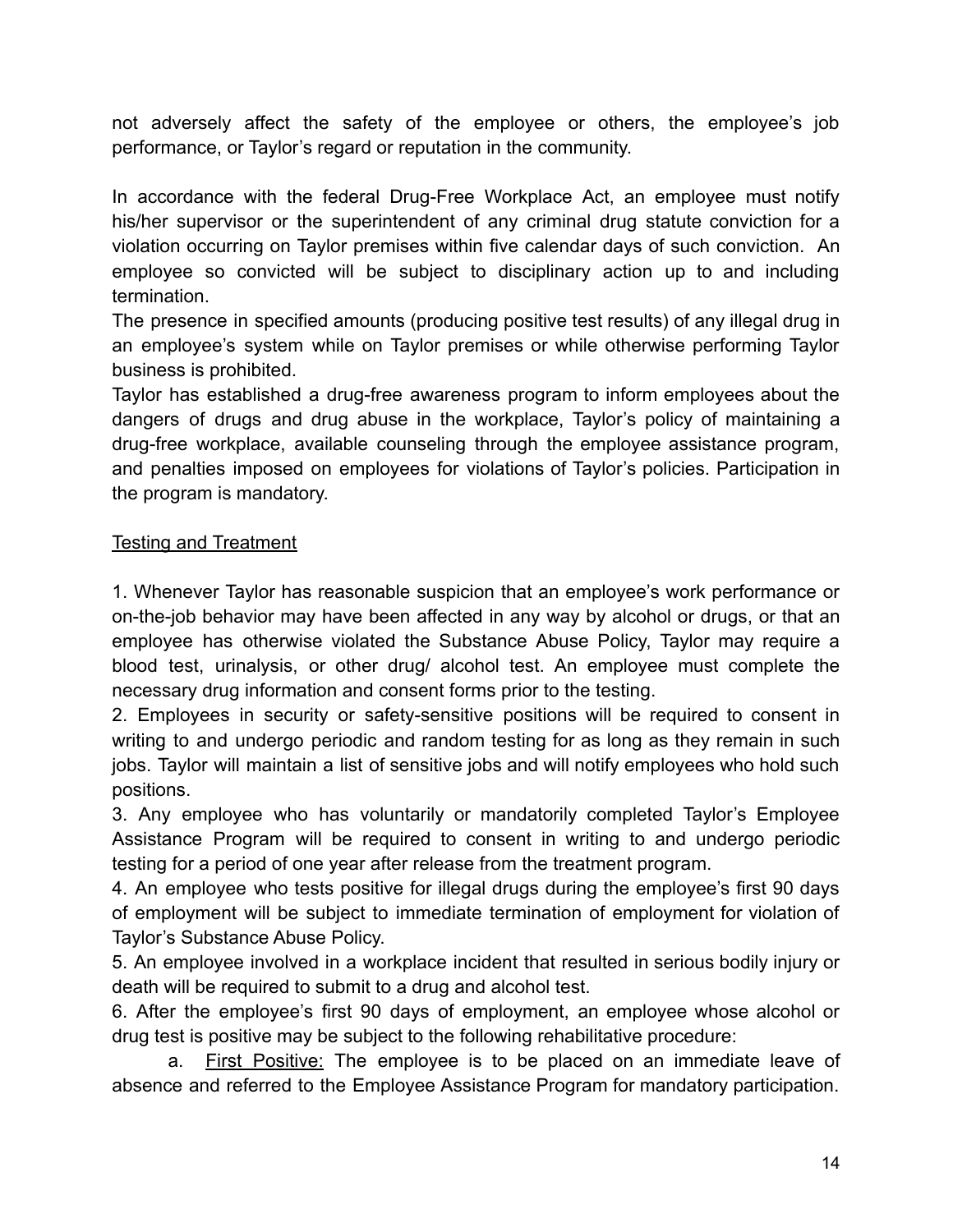The employee cannot return until a Taylor -approved counselor or physician releases the employee to return to regular and complete job duties and responsibilities.

b. Second Positive: If within one year of release from the treatment program an employee again tests positive for either alcohol or drugs, the employee will be subject to immediate termination of employment for the positive test result.

7. The leave of absence that must be taken after a positive alcohol or drug test is without pay. However, the employee may use any accrued, unused vacation, comp time, personal days, or sick days to receive compensation during the leave. Current benefits coverage will continue during the leave.

8. All test results, assistance requests, and treatment records will be maintained in files separate from the employee's personnel file and will be held in the strictest of confidence, disclosed only to those having a legitimate need to know such information.

#### Disciplinary Action

1. Depending upon the seriousness of the offense, any violation of the policy requirements of the Substance Abuse Policy (except for the first positive test of an employee with more than 90 days' tenure) will result in discipline, up to and including termination of employment, even for a first offense.

2. The failure or refusal to complete the necessary paperwork, to submit to a drug test, or to undergo treatment pursuant to the requirements of the Substance Abuse Policy will be grounds for immediate termination.

3. All performance shortcomings, prohibited conduct, and attendance problems will result in discipline pursuant to Taylor's normal policies independently of any drug or alcohol implications or causes.

#### <span id="page-14-0"></span>**I. Safety and Reporting of Accidents or Injuries**

All employees must perform their jobs in a manner that considers their own personal safety as well as the safety of others, including co-workers. This includes using protective devices and safety equipment as instructed as well as reporting on-the-job accidents, injuries or safety incidents, no matter how minor. Please report any safety concerns or on-the-job injuries or incidents to your supervisor immediately. Any employee whose conduct poses a significant risk of harm to him or herself or others or who fail to report on-the-job injuries or incidents will be subject to disciplinary action up to and including termination of employment.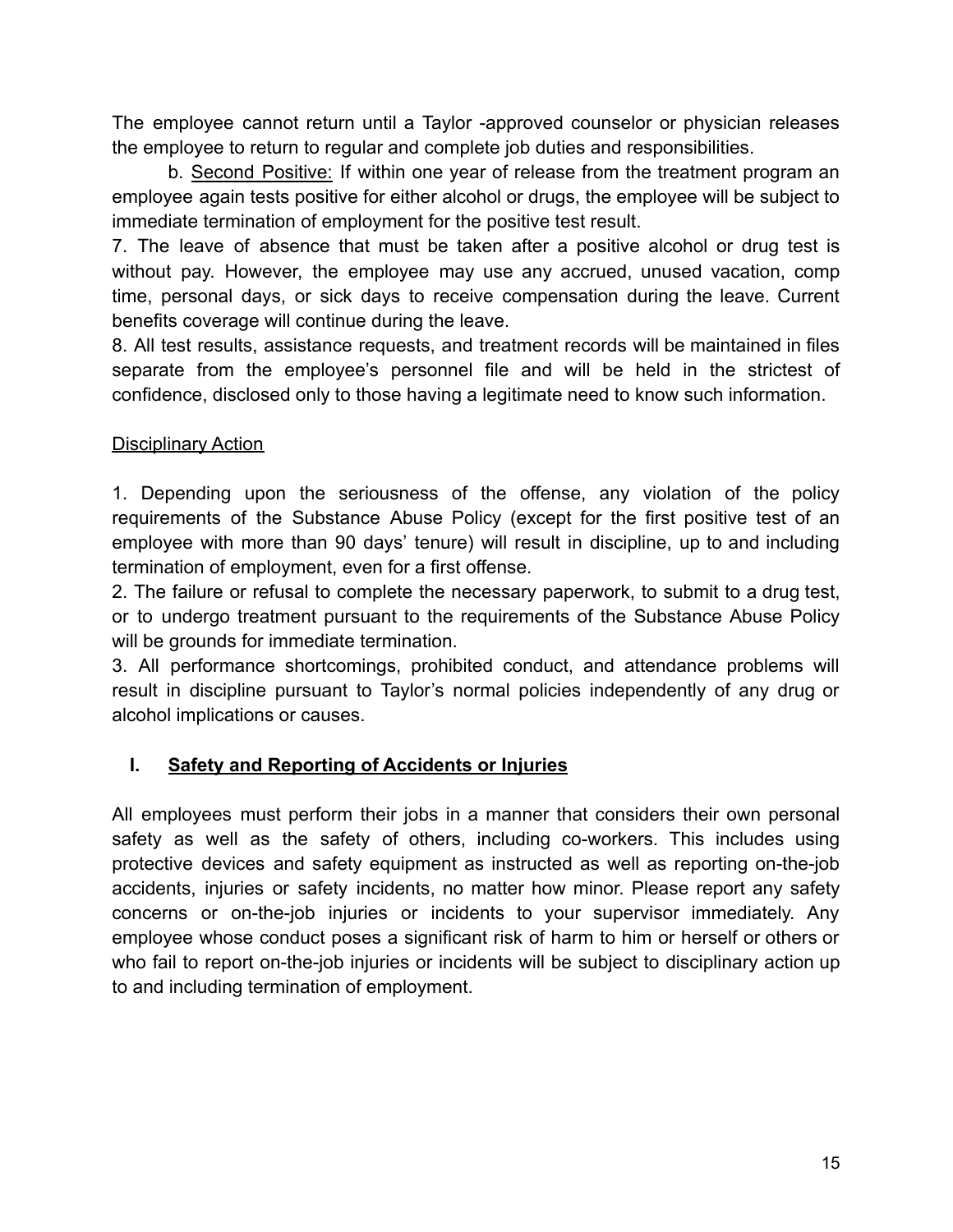#### <span id="page-15-0"></span>**J. Nursing Mothers**

Taylor will provide breaks and a private location for employees to pump breast milk. Upon request, Taylor will provide a cold storage space for keeping the milk until the end of the workday; otherwise employees may provide their own portable cold storage device.

#### <span id="page-15-1"></span>**K. Staff Gifts**

Taylor considers the presentation of gifts or favors to some person under some circumstances can place the person accepting such gift or favor in a position where a return gift or favor might be indicated. Further, the tendering of gifts to school personnel might place an undue hardship on one group of individuals as opposed to another and create problems of embarrassment.

Therefore, the giving of personal gifts from students to school personnel or from school personnel to supervisors in the administrative hierarchy of Taylor shall be discouraged.

In accordance with the intent of this policy, gifts of an especially sentimental value, of little or no monetary value, such as valentines made by students cookies or other tokens of this nature, may be encouraged.

The soliciting of money, gifts or donations from students or groups of students such as classes, athletic groups, musical groups, etc. is prohibited and the acceptance of money or donations from these individuals or groups, other than for school purposes, is prohibited. Further, no employee may solicit or accept, either directly or indirectly, any gift, donation, emolument, gratuity or favor with any substantial economic value which might reasonably be interpreted by normal community standards as being of such a nature that it could affect his impartiality of judgment.

The Superintendent may approve acts of generosity to individual staff members in unusual situations.

Classified staff members shall not accept any form of compensation from vendors that might influence their recommendations on the eventual purchase of equipment, supplies, or services. Furthermore, classified staff members shall not accept any compensation from a vendor after a decision has been made to purchase equipment, supplies, or services from said vendor. In addition, classified staff members who recommend purchases shall not enter into a contractual arrangement with a vendor seeking to do business with Taylor or a vendor with whom Taylor is doing business,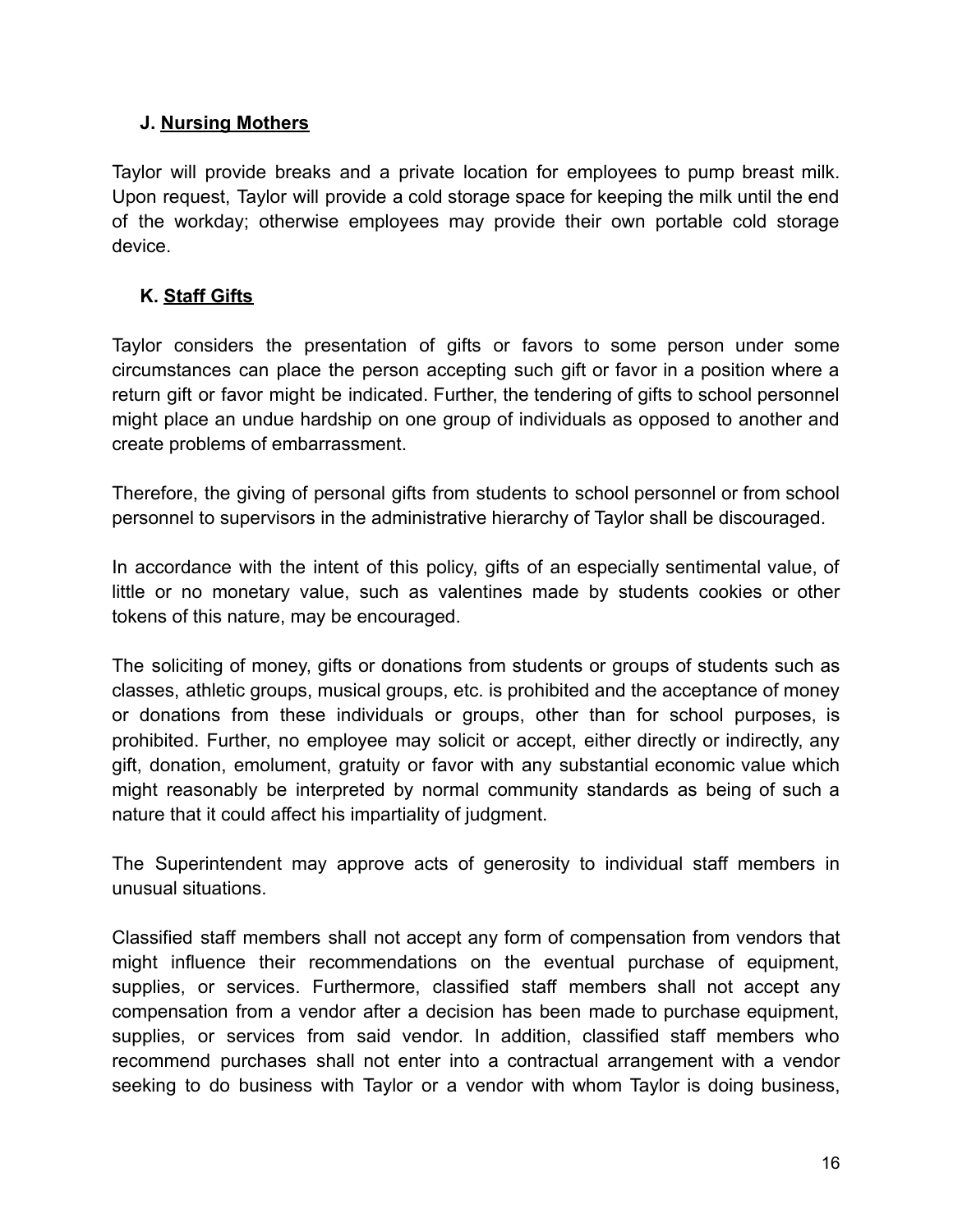whereby an individual classified staff member receives compensation in any form for services rendered.

Such compensation includes, but is not limited to cash, checks, stocks, or any other form of securities, and gifts such as televisions, microwave ovens, computers, discount certificates, travel vouchers, tickets, passes, and other such things of value. In the event that a classified staff member receives such compensation, albeit unsolicited, from a vendor, the classified staff member shall notify the Superintendent, in writing, that s/he received such compensation and shall thereafter promptly transmit said compensation to the Superintendent.

Upon the recommendation of the Superintendent, the Board shall consider, as appropriate, the presentation of token gifts to retiring members of the staff who have rendered outstanding service for an extended period of time.

An employee of Taylor making a recommendation to the Board on a matter to be considered by the Board shall not accept a gift or gratuity from a person or entity having a substantial personal or pecuniary interest in the Board's decision on the matter in accordance with the restrictions and provisions of I.C. 35-44-1-3.

### <span id="page-16-0"></span>**L. Time Schedule**

Classified employees shall receive an hourly, daily, weekly or monthly schedule. *No alteration of schedule is permitted without direct supervisor's prior approval..* Classified employees are recognized as either twelve month, or less than twelve month, employees. The annual working schedule of those working less than twelve months is to be determined by the superintendent. The hours of work shall be established by the immediate supervisor or principal. *Employees working less than twelve months do not work on non-school days, unless authorized by the superintendent.* Full-time employment is defined as thirty (30) or more hours per week. Part-time is defined as less than thirty (30) hours per week.

#### <span id="page-16-1"></span>**M. Time Records**

All hourly classified employees are required to *clock in and out in KTIME* and approve their own time records no later than the Monday following the end of the pay period. All employees must accurately record their own time as they begin working and the time such work ends. Violation of this policy may result in disciplinary action for all parties involved. Failure to properly complete the time record may result in a loss of pay for the period.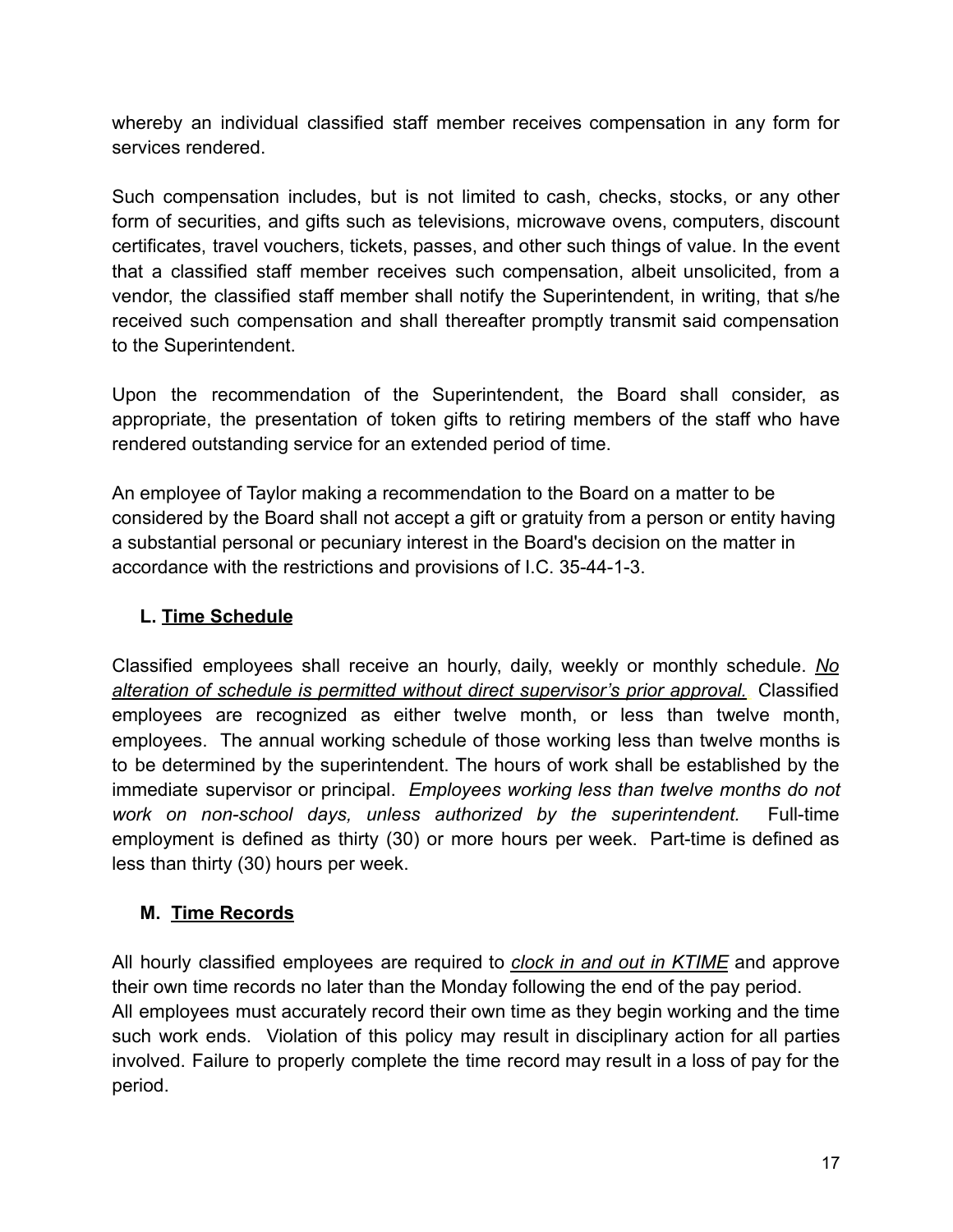All employees must sign /approve their time records agreeing that the time recorded is the time worked. The time record must accurately record the time an employee begins his/her work and the time such work ends. Compensation shall be according to the time reflected on the record. Completeness and accuracy of the records are necessary to ensure that proper payment is made on payday. Falsification of a time record is unlawful, a criminal offense, and shall be referred to the Superintendent for review and disposition, which may include referral to the Prosecutor's office for review and prosecution. Proven falsification of a time record shall result in termination of the employee's employment.

All vacation and PTO leave used must be kept current and recorded on each payroll claim.

#### <span id="page-17-0"></span>**N. Evaluations**

Taylor recognizes the importance of implementing a program of classified staff evaluations for the purpose of promoting individual job performance and improving services to students.

The goals of Taylor 's evaluation plan for classified staff are:

- A. to improve and reinforce the skills, attitudes, and abilities which enable a classified staff member to be effective in achieving assigned job goals;
- B. to identify and remediate weaknesses which prevent a classified staff member from achieving the goals of assigned duties.

All classified employees shall be evaluated annually by their immediate supervisor. Evaluations shall be used to inform employees of job performance. In order to accomplish these objectives each classified employee shall be given a copy of the evaluation(s) and shall sign the copies to certify that it has been seen and discussed with the employee. Each employee shall be permitted to comment on the principal's and central office's copies. If a person in a classified position is not recommended to be reemployed, that person may request a conference with the Superintendent. The superintendent will make a determination regarding the classified person's status and place it in writing for the individual and their file.

#### <span id="page-17-1"></span>**O. Technology**

Taylor provides computer devices, networks, and other electronic information systems to meet missions, goals, and initiatives and must manage them responsibly to maintain the confidentiality, integrity, and availability of its information assets. This policy requires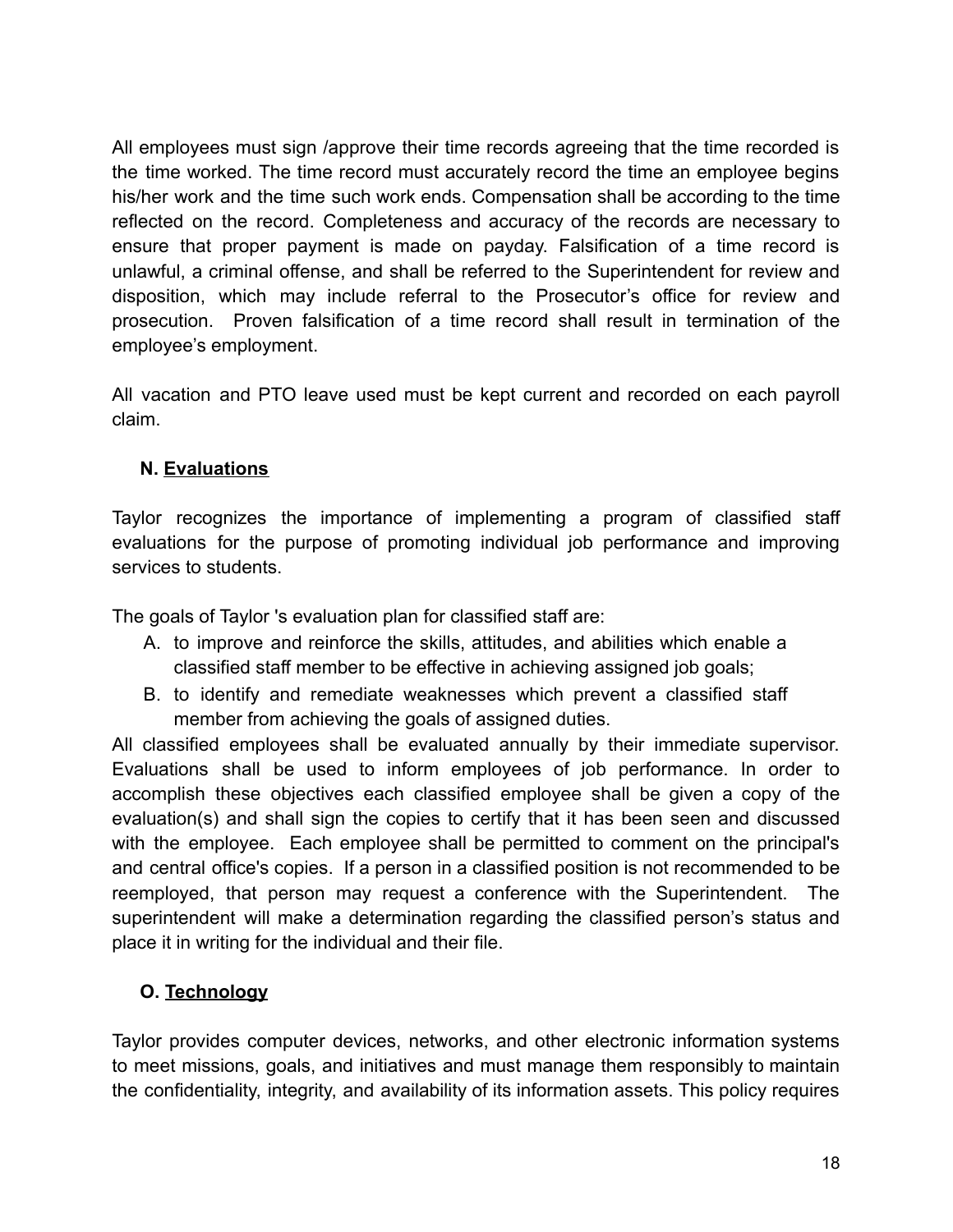the users of information assets to comply with Taylor policies and protects Taylor against damaging legal issues.

Taylor technology systems, including its electronic mail system, has been installed by Taylor to facilitate communications. Although each employee has an individual password to access this system, it belongs to Taylor and the contents of e-mail communications are accessible at all times by Taylor management for any purpose. These systems may be subject to periodic unannounced inspections, and should be treated like other shared filing systems. All system passwords and encryption keys must be available to Taylor management, and your passwords or encryption keys must be available to your supervisor.

All e-mail messages are Taylor records. The contents of email, properly obtained for legitimate business purposes, may be disclosed without your permission. Therefore, you should not assume that messages are confidential. Back-up copies of email may be maintained and referenced for business and legal reasons. Use of Taylor's e-mail, internet or electronic devices constitutes consent to monitoring of these systems and devices.

# <span id="page-18-0"></span>**P. Mileage Reimbursement**

1. **Corporation Transportation Drivers** - Any corporation transportation driver given the administrative approval/directive to have mechanical work completed on a corporation-owned bus, and in complying with such must use their personal vehicle to and/or from the site for repair, will be reimbursed at the I.R.S. rate. Transportation drivers must keep accurate record of this information and submit such on an approved claim form at the conclusion of each semester.

2. **Classified Employees** - Any classified employee, as a part of the regular job description, who is required to use a personal vehicle for corporation business daily or periodically, is eligible for mileage reimbursement at the I.R.S. rate. The classified employee must keep accurate records and submit such on an approved claim form at the conclusion of each semester.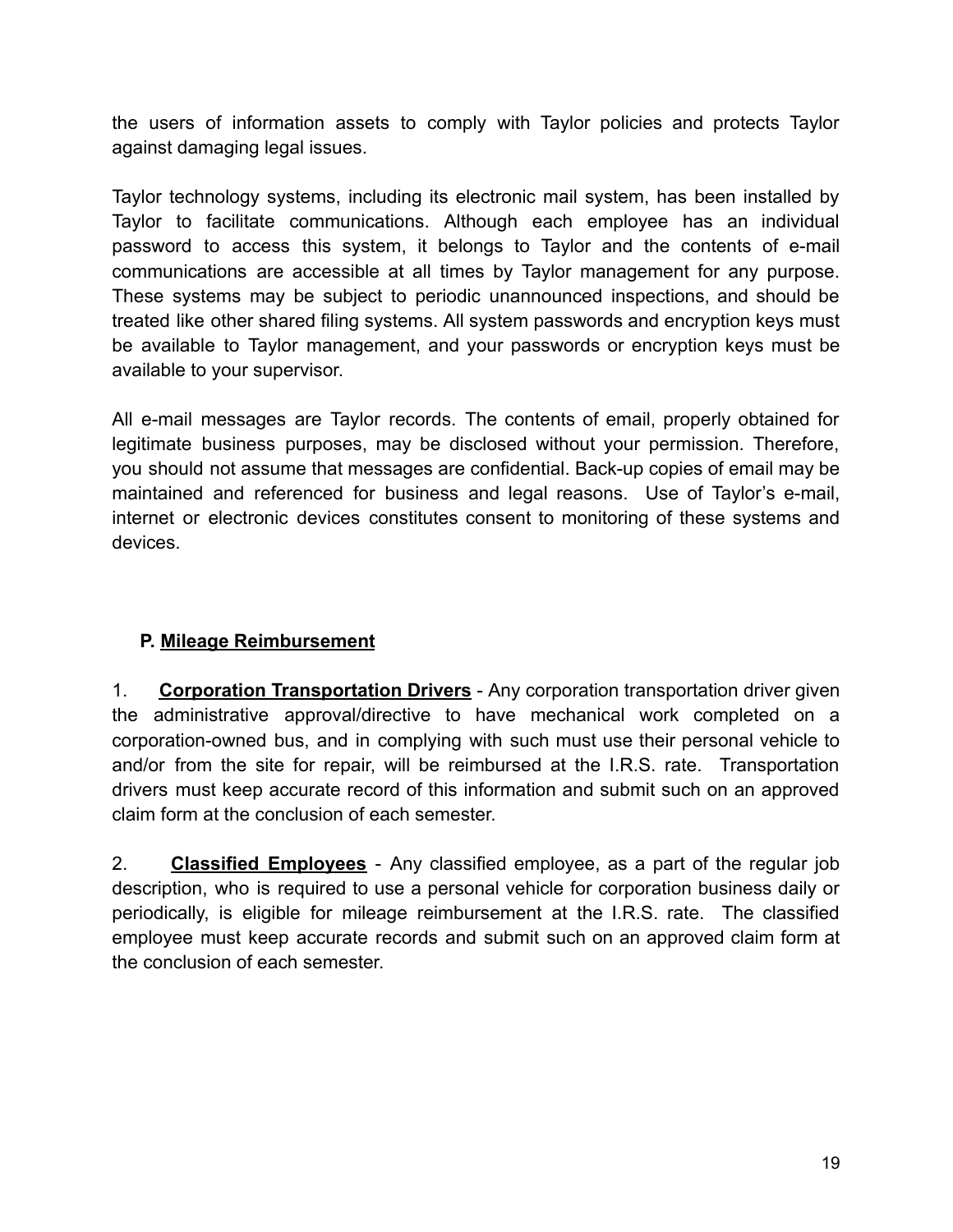# <span id="page-19-0"></span>**II. SALARY AND WAGES**

#### <span id="page-19-1"></span>**A. Income**

The salary and wages of classified employees shall be set by the Board.

#### <span id="page-19-2"></span>**B. Overtime**

Approved work over forty (40) hours in one work week is classified as overtime for non-exempt employees. All overtime must be authorized in advance by the immediate supervisor, building principal and superintendent of schools (or designee). **Supervisors should be warned that unauthorized approval of overtime may subject supervisors to personal liability under federal law.**

Approved Overtime worked by non-exempt employees is compensated by compensatory time. Employees shall receive one and one-half hours of compensatory time for every hour of overtime worked. Exempt employees, unless expressly authorized by the Board, are not eligible for compensatory time. Time and one-half is paid for hours in excess of 40 hours worked in the workweek. Authorized vacation, sick, and personal days shall not be considered hours worked for the purposes of eligibility for overtime.

Accrued compensatory time must not exceed 240 hours. In the event that employees accrue more than 240 hours of compensatory time, employees will be entitled to payment of overtime at one and one-half times the employee's straight time rate.

Compensatory time may be used within a reasonable period after making a request so long as it does not unduly disrupt Taylor's operations. Compensatory time will accrue and carry over from year to year, and compensatory time will be paid out upon termination of employment

#### <span id="page-19-3"></span>**C. Direct Deposit**

Direct Deposit is mandatory for all Taylor employees*.*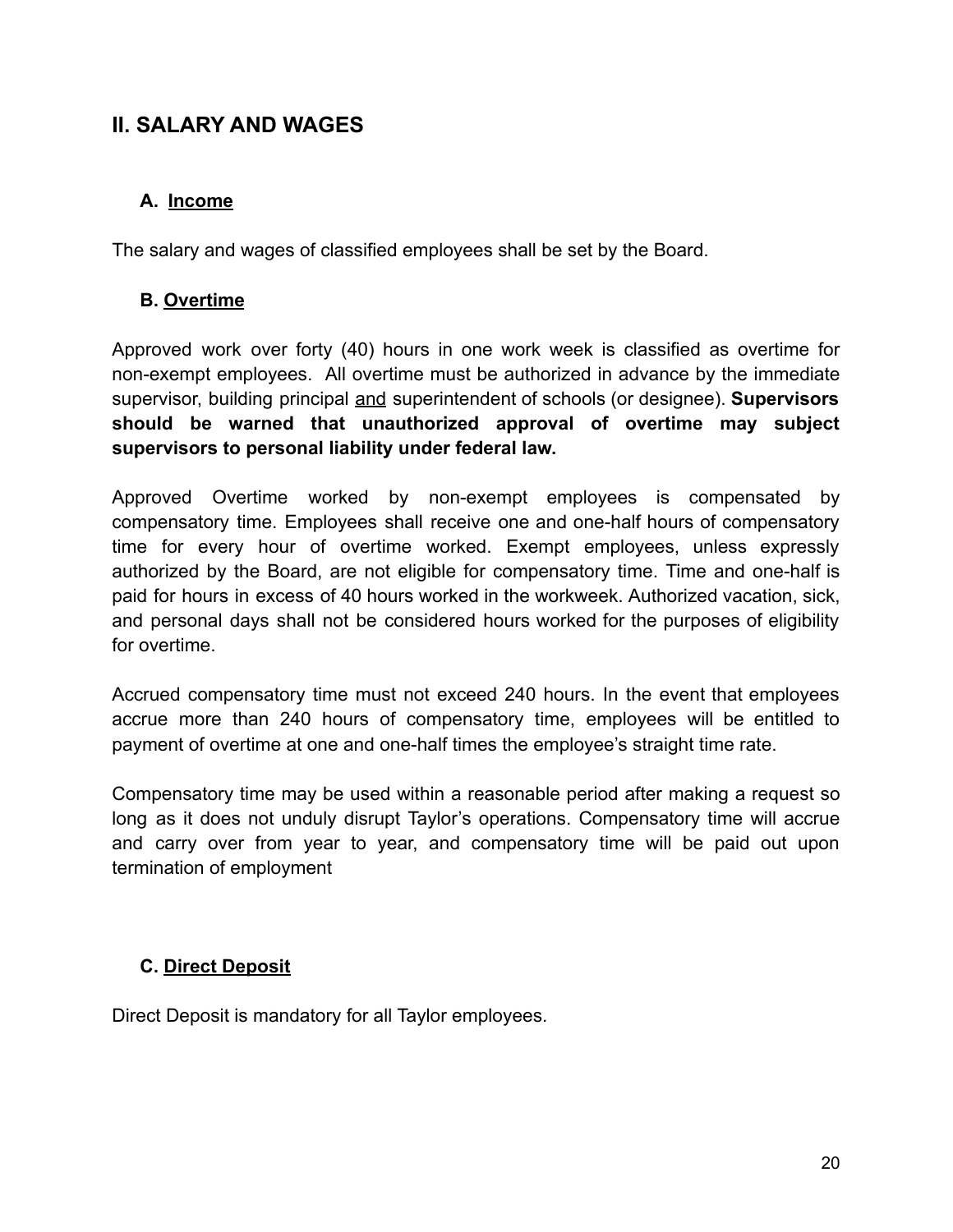# <span id="page-20-0"></span>**III. RETIREMENT**

#### <span id="page-20-1"></span>**A. State Retirement Plan**

Full-time employees may be eligible to participate in the State Retirement System (P.E.R.F.). Details of this plan will be available at the administration office.

#### <span id="page-20-2"></span>**B. Insurance After Retirement**

Any classified employee retiring from Taylor shall be eligible to continue the insurance plan(s), provided the carrier permits such participation without additional charge to Taylor's policy by contributing the full monthly premium owed the insurance carrier directly to Taylor with other conditions being as follows:

1. Any classified employee must be at least fifty-five (55) years of age, but not more than sixty-five (65) years of age on or before June 30 of retirement year and have a minimum of ten (10) years of experience with Taylor Community School Corporation to qualify for this benefit.

2. To start coverage, the classified employee shall pay two (2) months' premiums, one of which the corporation shall hold in reserve.

3. Thereafter, monthly premiums are due on or before the first of the month preceding coverage.

4. Failure to receive payment by the scheduled date shall result in permanent cancellation of this benefit without right to reinstatement.

#### <span id="page-20-3"></span>**C. Terminal Pay**

An eligible employee who is fifty-five (55) years of age may qualify for terminal pay benefits by giving notice in writing of the intention to retire. Such retirement notice will be due in the superintendent's office six (6) months prior to the date of retirement. In such cases, those employees with more than ten (10) years of service in the Taylor Community School Corporation will receive a one-time terminal benefit equal to 25% of the final year's wages, including overtime, special assignments, etc. An employee who is fifty-five years of age and suffers ill health which necessitates early retirement shall receive the terminal pay benefit to which the employee would have been entitled had notice been given as specified. It is necessary in this case to provide written verification from a physician to be eligible for benefits under this provision. If an employee dies who has already submitted their intention to retire, the employee's estate shall receive the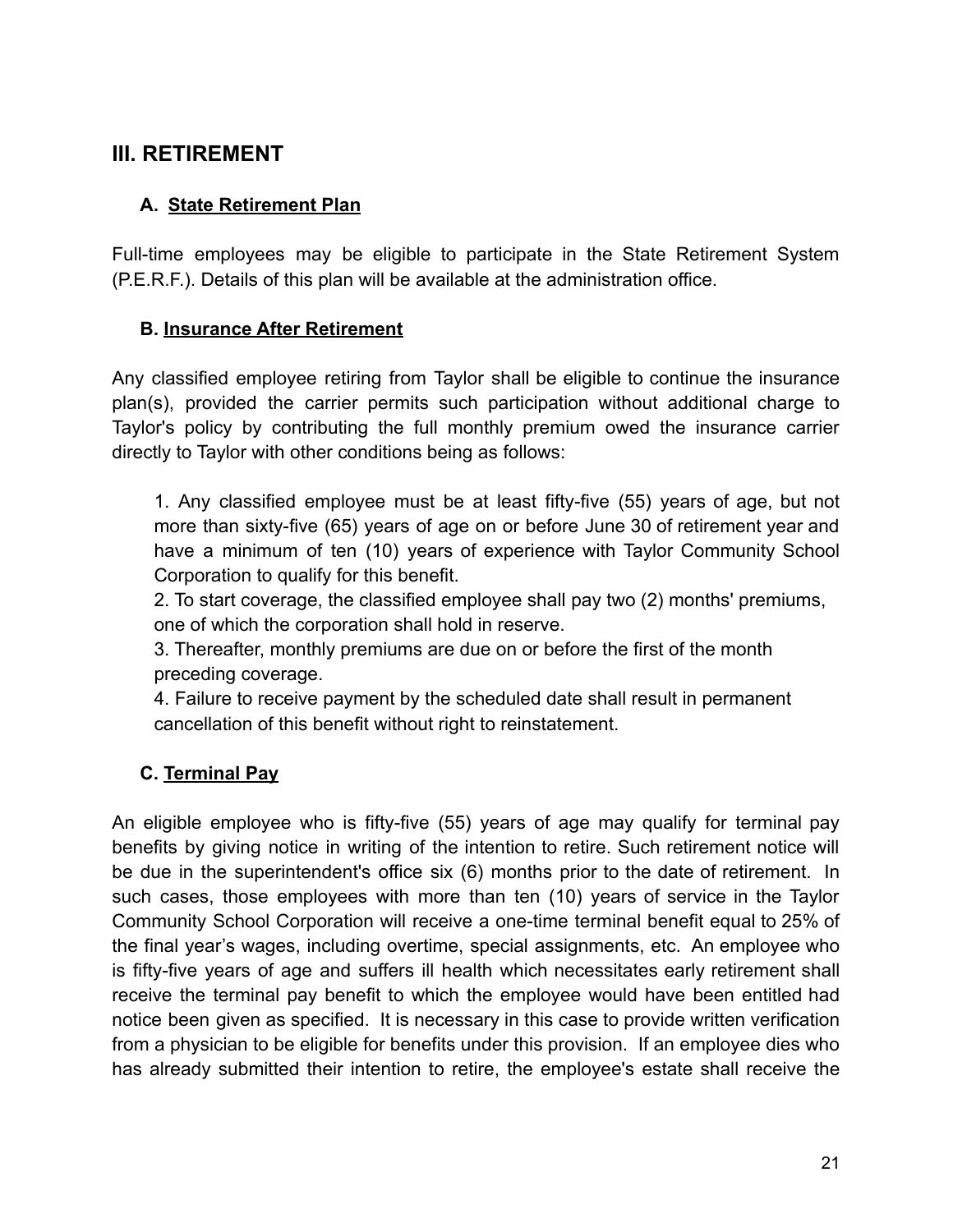terminal pay benefits. This provision applies only to employees who were employed on or before January 1, 2016 but retire on or after January 1, 2016.

# <span id="page-21-0"></span>**D. PTO Payout**

Eligible employees may receive payout of accrued PTO at a rate of eighteen dollars (\$18) times the number of PTO days accumulated, not to exceed ninety (90) days. An employee who is fifty-five years of age and suffers ill health which necessitates early retirement shall receive the severance pay benefit to which the employee would have been entitled had notice been given as specified. It is necessary in this case to provide written verification from a physician to be eligible for benefits under this provision. If an employee dies who has already submitted their intention to retire, the employee's estate shall receive the severance pay benefits.

# <span id="page-21-1"></span>**IV. INSURANCE**

Annually, the Board of School Trustees approves the group health insurance plan to be used by Taylor and the premium contribution amounts. An employee is eligible for programs mentioned below in accordance with provisions of the group health insurance plan document. Temporary employees are not eligible for insurance benefits. Employees who do not qualify under the following guidelines, but were enrolled in one or more of the insurance programs on July 1, 2004 will continue to receive that benefit.

# <span id="page-21-2"></span>**A. Health Insurance**

The board shall pay five thousand eight thousand seven dollars(\$5,807.00)toward the premium of a single health insurance plan. The board shall pay (\$6,407.00) six thousand four hundred seven dollars toward the premium of Employee/Child(ren) or Employee/Spouse. The board shall pay six thousand five hundred sixteen dollars(\$6,516.00) toward the purchase of a family health insurance plan *for a full-time employee* who desires such coverage provided. However the employee shall pay at least one dollar (\$1.00) for the plan selected. If two family members are employed by the corporation, and select to participate in the family plan of the health insurance, the Board will apply the family plan contribution (\$6,516.00) for one employee, and the single plan contribution (\$5,807.00) for the other employee, to the cost of the insurance plan. Full-time school nurses working less than twelve months per year will receive the same health insurance benefits described above. Initial enrollment in the plan must be within four (4) weeks of the date of employment. Requests for enrollment or plan modification in subsequent years must be made during the designated period of open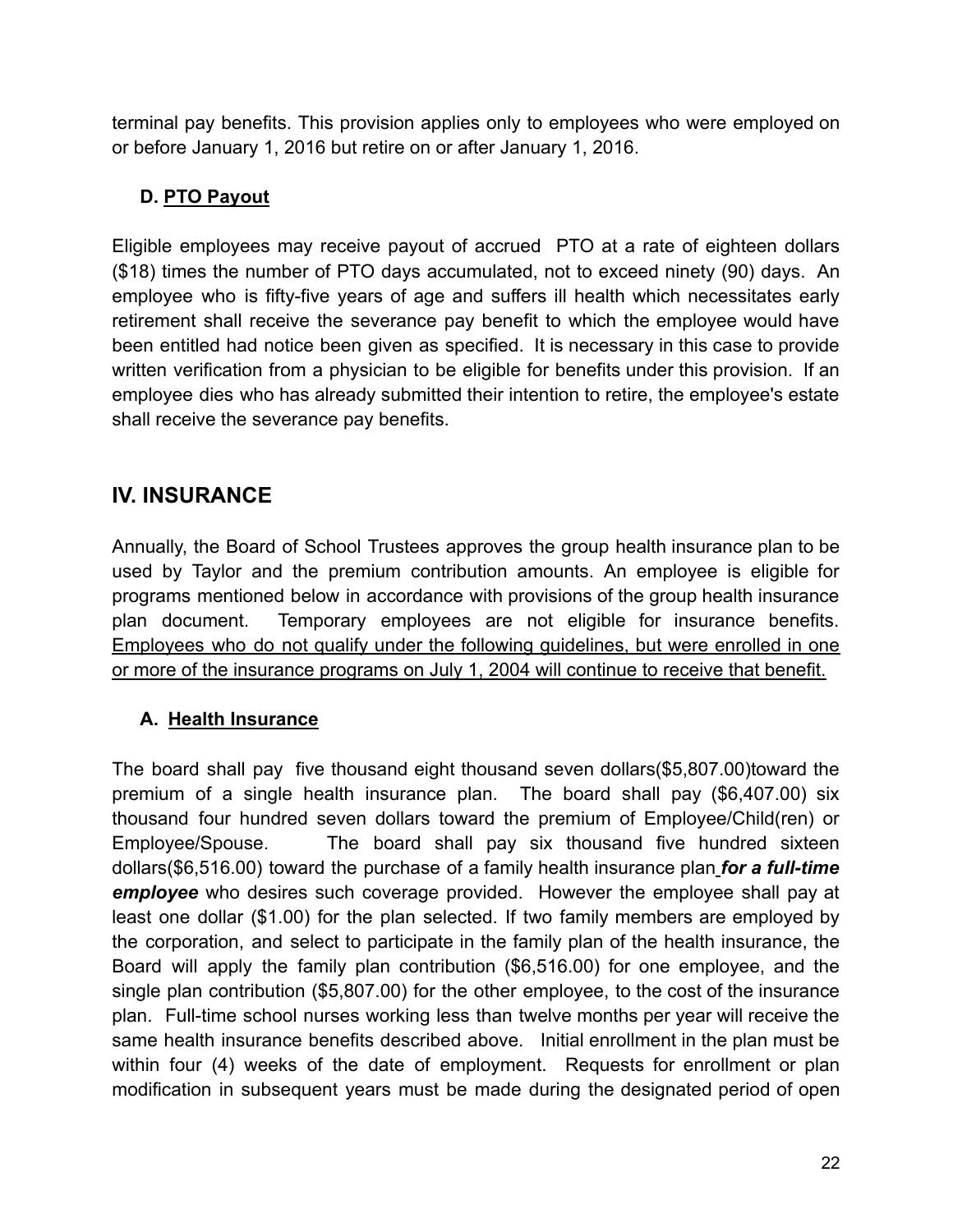enrollment, or due to a life altering event. Any employee whose membership in the group medical insurance is terminated because of attaining age sixty-five (65) and is still employed by the Board shall continue to receive insurance benefits in the form of payments to Medicare and a supplemental medical insurance plan provided by the group carrier in accordance with limitations within this handbook.

United Health Care link : [myuhc.com](http://myuhc.com/) Health Care Benefits link: [www.mybensite.com/hoosier](http://www.mybensite.com/hoosier) Anthem Vision: [Blue View Vision](https://www.anthem.com/wps/portal/ehpemployer?content_path=shared/noapplication/f3/s6/t0/pw_b139529.htm&label=Blue%20View%20Vision%20Self-Service&rootLevel=2)

#### <span id="page-22-0"></span>**B. Dental Insurance**

The board will pay two hundred and fifty dollars (\$250) toward the purchase of a single dental plan or five hundred and seventy-five dollars (\$575) toward the purchase of a family dental plan *for a full-time, twelve month employee* who desires such coverage provided. However the employee shall pay at least one dollar (\$1.00) for the plan selected. If two family members are employed by the corporation, and select to participate in the family plan of the dental insurance, the Board will apply the family plan contribution (\$575) for one employee, and the single plan contribution (\$250) for the other employee, to the cost of the insurance plan. Full-time school nurses working less than twelve months per year will receive the same health insurance benefits described above. Initial enrollment in the plan must be within four (4) weeks of the date of employment. Requests for enrollment or plan modification in subsequent years must be made during the designated period of open enrollment, or due to a life altering event.

Delta Dental: [www.DeltaDentalIN.com](http://www.deltadentalin.com/)

#### <span id="page-22-1"></span>**D. Life Insurance**

A group life insurance protection plan which shall pay the employee's beneficiary, in the event of death, a sum equal to two (2) times the employee's anticipated annual wage rounded to the next higher thousand dollars; and in the event of an accidental death, a sum of not less than two (2) times that amount shall be paid. *For full-time, twelve month employees*, the Board will pay for the purchase of the corporation's life insurance program. The employee shall pay one dollar (\$1.00). Initial enrollment in the plan must be within four (4) weeks of the date of employment. Full-time school nurses working less than twelve months per year will receive the same life insurance benefits described above.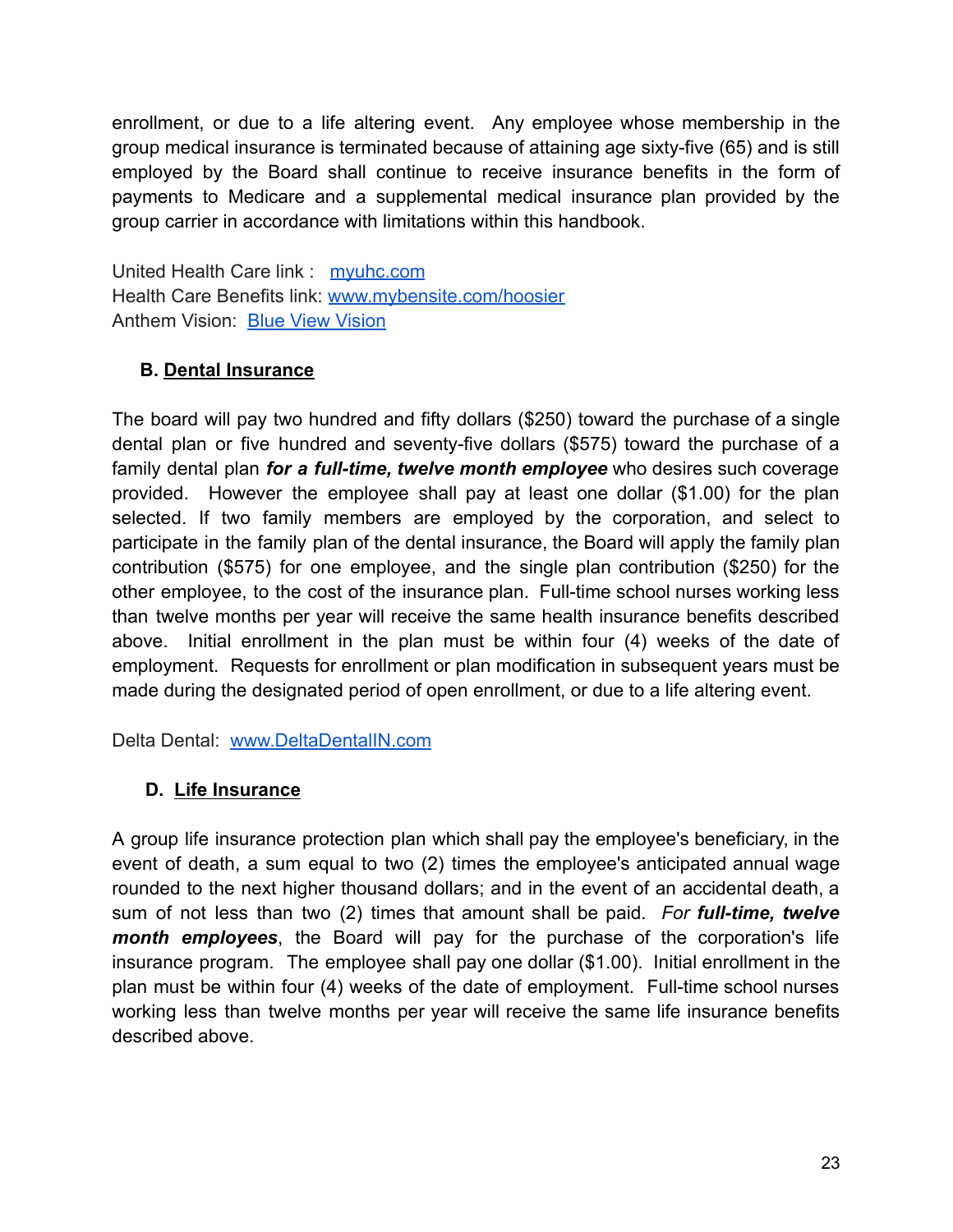#### <span id="page-23-0"></span>**E. Long-Term Disability**

The long-term disability plan shall include a 90-day waiting period, 66-2/3% salary to a maximum of \$5,000 per month. *For full-time, twelve month employees***,** the Board pays the cost of the long term disability program except for \$1. Employees are required to complete the necessary paperwork accepting long term disability. Full-time school nurses working less than twelve months per year will receive the same long-term disability plan described above.

#### <span id="page-23-1"></span>**F. Short-term Disability**

Any employee may participate in the short-term disability insurance program *at their own expense.* The cost will be deducted in equal amounts from their pay. The coverage of short-term disability insurance shall be two thirds (2/3's) of the income for a period of twelve (12) months, following a waiting period of fifteen (15) days for covered disabilities.

#### <span id="page-23-2"></span>**G. Worker's Compensation Insurance**

The Board of School Trustees shall provide workman's compensation insurance as required by the laws of the State of Indiana. Employees shall not receive both sick leave pay and workmen's compensation benefits for the same absence.

#### <span id="page-23-3"></span>**H. Section 125**

The benefits provided to employees by Section 125 of the Revenue Act of 1978 shall be made available to any employee so requesting. The salary schedule shall include an amount set aside for Section 125 benefits which includes nontaxable benefits of major medical, long-term disability, short-term disability, Section 79 life, non-reimbursed medical and dependent care. Payroll deduction shall be made available to the administrator of the plan for voluntary universal life, annuities and disability coverage when applicable. The carrier for the plan shall be selected by the Board. Any administrative costs of the plan shall be paid by the employee.

#### <span id="page-23-4"></span>**I. Section 403b**

All classified employees may contribute to an approved 403b program through payroll deduction.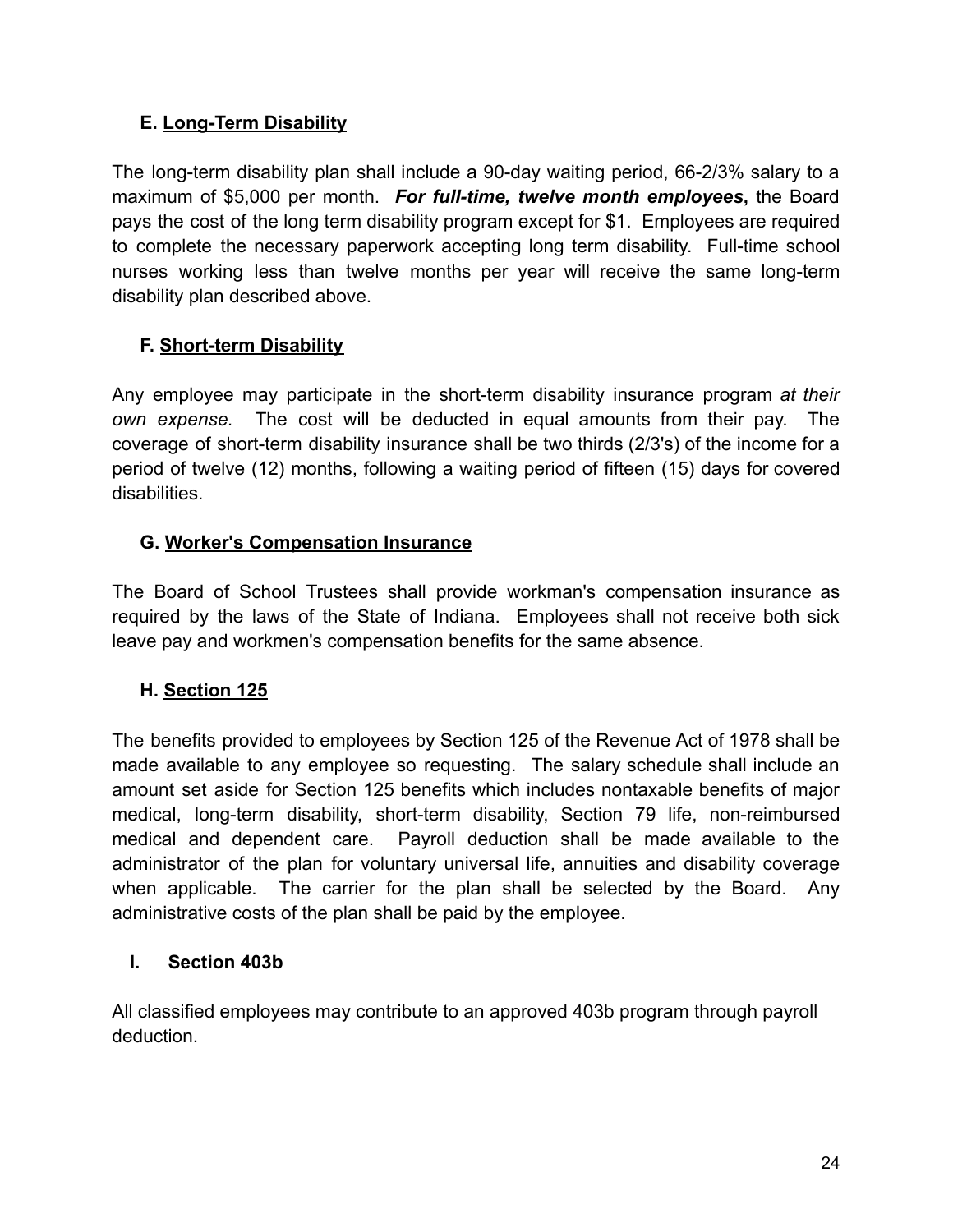# <span id="page-24-0"></span>**V. LEAVE**

#### <span id="page-24-1"></span>**A. Family and Medical Leave Act**

Eligible employees may be entitled to up to twelve (12) weeks of unpaid FMLA leave in any twelve (12) month period to eligible support staff members for the following reasons:

· the birth of a child and/or the care of a newborn child within one (1) year of the child's birth;

· the placement of a child with the staff member by way of adoption or foster care and/or to care for the child within one (1) year of the child's arrival;

the staff member is needed to care for a spouse, son, daughter, or parent if such individual has a serious health condition; or

the staff member's own serious health condition prevents him/her from performing the functions of his/her position.

Employees may apply for FMLA leave as more fully set forth in Policy 4430.01. During FMLA leave, employees must use any accrued compensatory time, vacation leave, or PTO, in that order, concurrently with FMLA leave.

#### <span id="page-24-2"></span>**B. USERRA/IMFLA Military Leave**

Taylor is committed to protecting the job rights of employees absent on military leave. In accordance with federal and state law, it is Taylor's policy that no employee or prospective employee will be subjected to any form of discrimination on the basis of that person's membership in or obligation to perform service for any of the Uniformed Services of the United States. Specifically, no person will be denied employment, reemployment, promotion, or other benefit of employment on the basis of such membership. Furthermore, no person will be subjected to retaliation or adverse employment action because such person has exercised his or her rights under this policy.

A military leave of absence is granted to all employees who are called to military service (either as a member of the Armed Forces Reserve or National Guard) to fulfill required assignments. Employees are provided fifteen days of paid leave for each calendar year pursuant to proper orders issued by the appropriate military authority. After exhaustion of the paid leave, the employee may elect to use accumulated vacation time or request the leave as unpaid. The employee must submit written military orders to his/her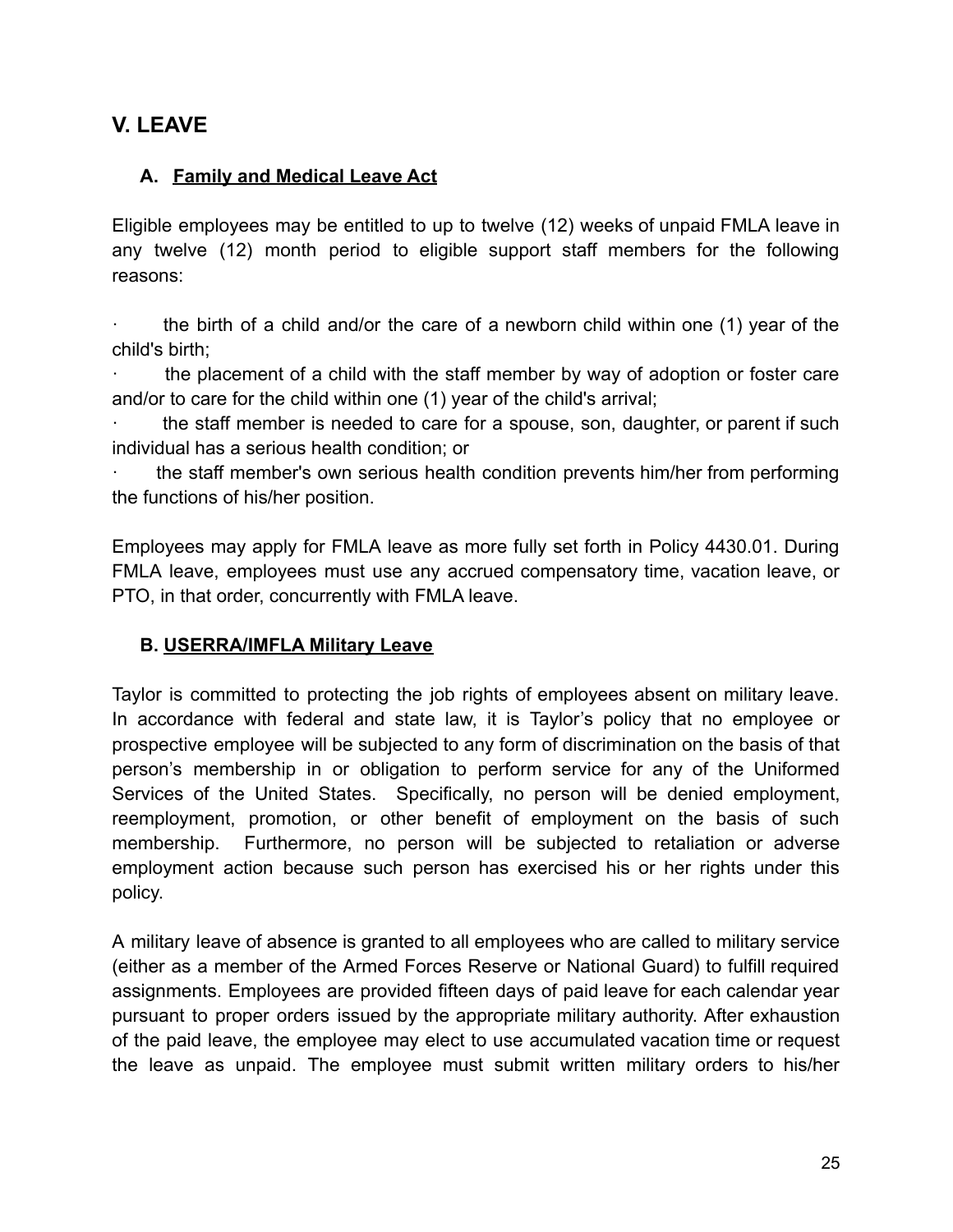supervisor 30 days in advance of the absence, or as soon as practicable. A copy of the order will be placed in the employee's employment file.

If the employee does not return to work, the supervisor must notify the Superintendent so that appropriate action may be taken.

Employees exercising Military Leave who are participating in Taylor benefits must contact the Superintendent 30 days in advance of the leave to discuss benefits administration during their absence.

Under Indiana's Military Family Leave Act (IMFLA), eligible employees are entitled to an unpaid leave of absence to spend time with certain family members who are engaged in or called to active military service.

#### IMFLA Eligibility

An eligible employee under IMFLA is an employee who has been employed by Taylor for at least 12 months, who has worked at least 1,500 hours during the 12-month period immediately preceding the leave, and who is the spouse, parent, grandparent, sibling, or court-appointed guardian or custodian (all as construed according to the statute) of a person who is ordered to active duty.

The term "active duty" means full-time service on active duty orders in the armed forces of the United States or the National Guard for a period that exceeds 89 consecutive calendar days.

#### Reasons for IMFLA Leave

An eligible employee may take IMFLA leave of up to 10 cumulative working days per calendar year during one or more of the following periods:

Within the 30-day period before a spouse, son, daughter, grandson, granddaughter or sibling ("military family member") begins active duty;

- During a period when the military family member is on leave; or
- During the 30-day period after a military family member's active duty orders are terminated.

#### Compensation for IMFLA Leave

Generally, IMFLA leave is not paid. However, an eligible employee may elect to take any accrued compensatory time, paid vacation leave, PTO, or other paid leave (except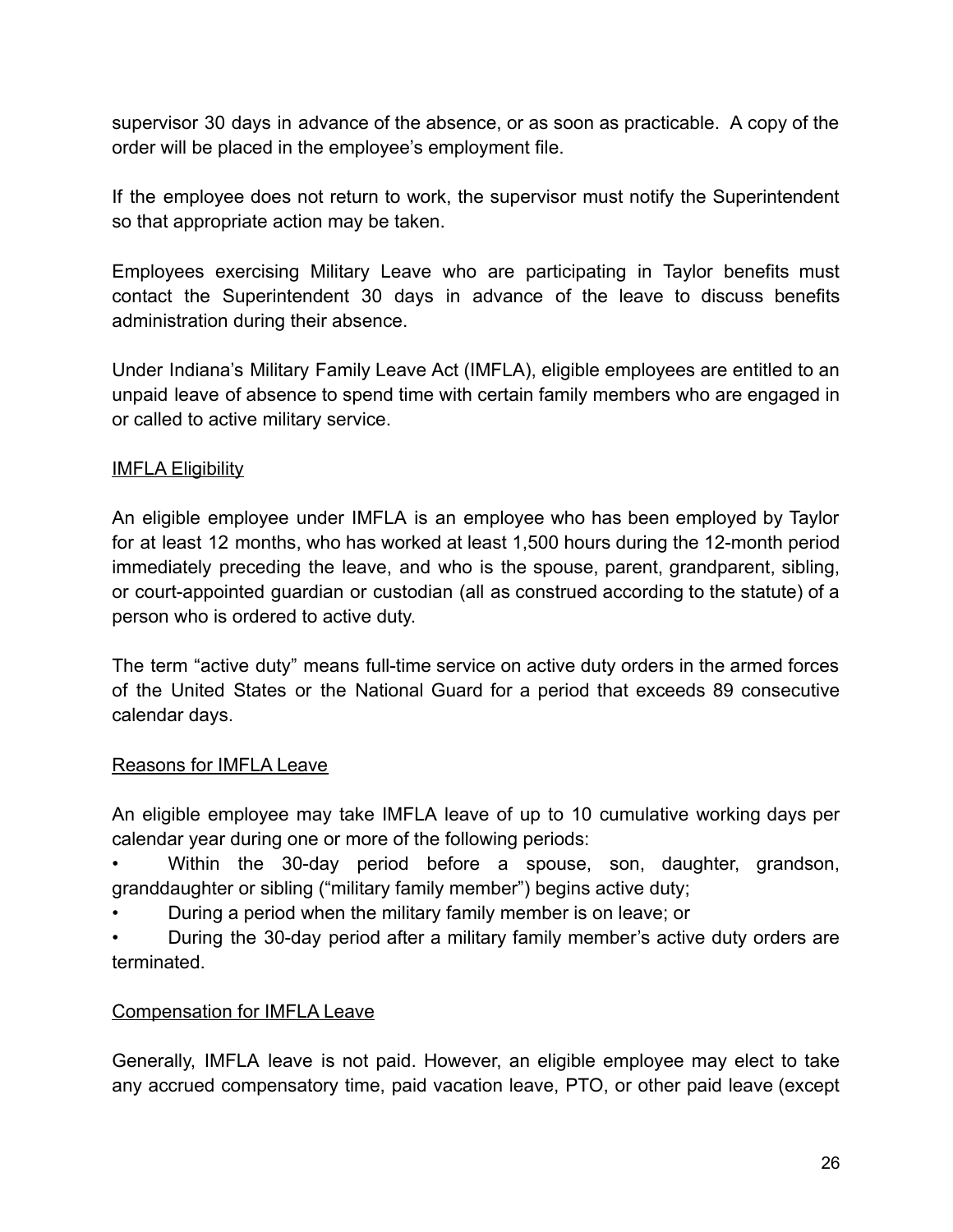for paid medical or sick leave) in lieu of taking unpaid leave under the IMFLA. Such paid leave will be counted toward the employee's 10 days of IMFLA leave granted per year.

#### Job and Benefits Security

An eligible employee who takes leave under the IMFLA and who returns to work before his or her IMFLA leave entitlement has expired will be restored to the position the employee held when the leave commenced or to an otherwise equivalent position with respect to seniority, pay, benefits, and other terms and conditions of employment.

#### Employee Notice and Leave Request Requirements

An eligible employee must give Taylor at least 30-days written notice of his or her intent to take leave under the IMFLA unless the military family member's active duty orders are issued less than 30 days prior to the requested leave. An eligible employee must also provide a copy of the active duty orders, if available, along with the leave request.

Taylor reserves the right to require verification of the employee's eligibility for IMFLA leave. If an employee fails to provide such verification, then his or her absence will be considered unexcused.

#### Continuation of Group Health Plan Coverage

Taylor will maintain group health plan coverage for an employee who takes IMFLA under the same terms and conditions as active employment.

#### Non-Discrimination/Non-Retaliation Policy Statement

Taylor will not interfere with, restrain, or deny an employee's exercise of right under the IMFLA.

#### <span id="page-26-0"></span>**C. Paid Military Leave**

Employees are also entitled to a leave of absence without loss of pay or benefits for any consecutive or nonconsecutive period that does not exceed 15 days in a calendar year for the time the employee is on training pursuant to proper orders issued by the appropriate military authority. Any military leave exceeding the annual maximum of 15 work days may be compensated by personal or vacation time before considered as unpaid time. Consideration of this benefit will be given to those employees providing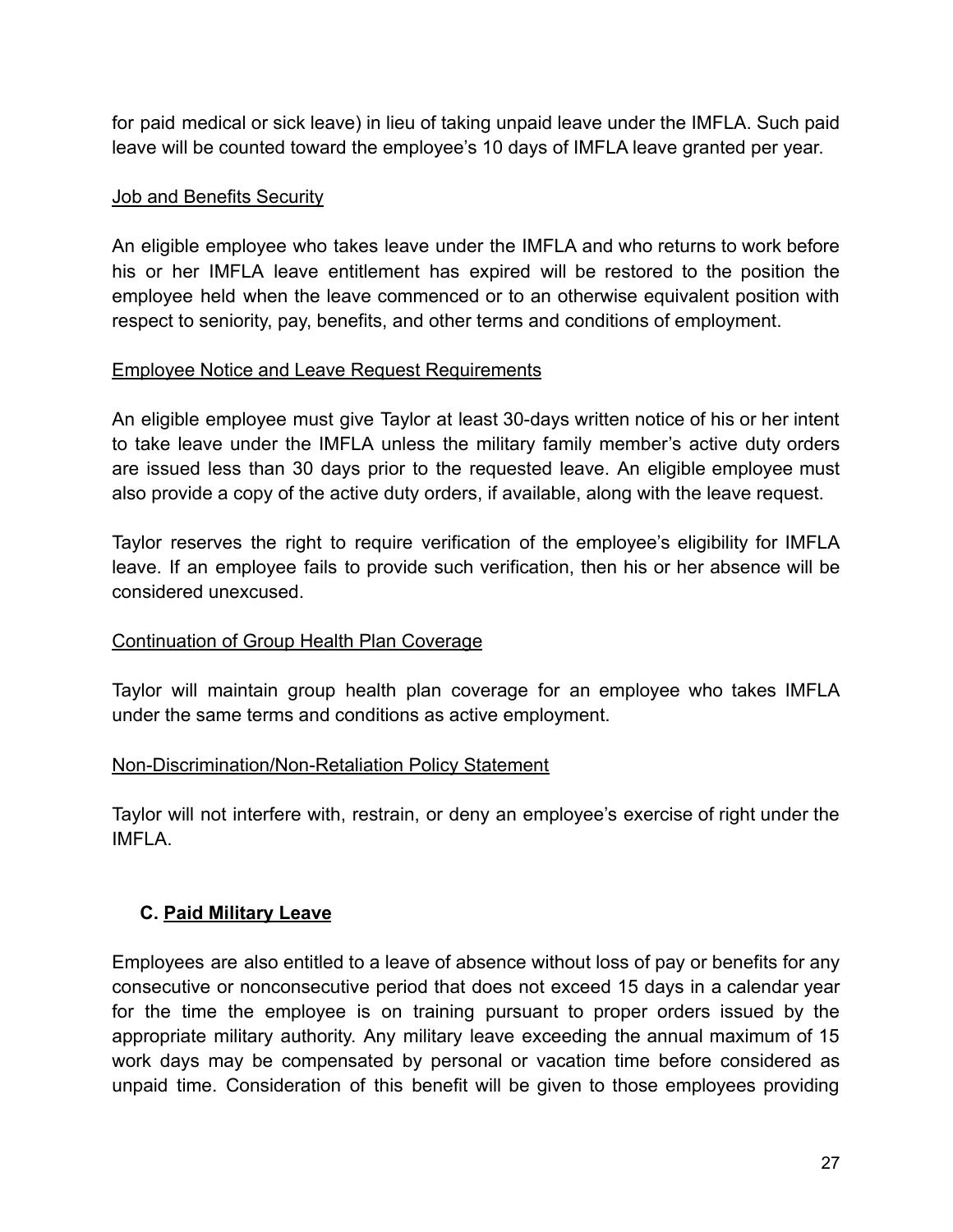satisfactory documentation reflecting the actual military leave period and performance of military duty.

### <span id="page-27-0"></span>**D. Vacation Leave**

Personnel working less than twelve (12) months per year will not earn vacation rights. All vacation days must be approved in advance by the immediate supervisor. No vacation time shall be granted during the two (2) weeks prior to the beginning date of school or two (2) weeks following the end date of school. No more than two weeks of vacation can be taken during the months of June, July and August, unless approved by the Superintendent. With the immediate supervisor's approval, assigned building level employees will have the prerogative to take vacations during Christmas, spring or summer recesses. Vacation days will be provided upon completion of the 90 day probationary period and every July 1<sup>st</sup>, thereafter. Taylor will not buy unused vacation time.

Twelve month employees will earn vacation rights as follows:

- a. employed less than two (2) years one (1) week of paid vacation
- b. employed over two (2) years, but less than five (5) years -
- two (2) weeks of paid vacation
- c. employed over five (5) years, but less than fifteen (15) years -
- three (3) weeks of paid vacation
- d. employed fifteen (15) years four (4) weeks of paid vacation

Four (4) weeks of paid vacation is also available to those who earned that benefit prior to July 1, 2002.

During the school year when students are present the following applies to the custodians:

- 1) Custodians may use up to one-half of their total vacation days.
- 2) Only one custodian in each building can be on vacation at any one time.

When students are not present Custodians may use their total vacation days with approval of administration.

Vacation must be used by (July 31) of each year and is not carried over from year to year. Furthermore, employees who leave employment with Taylor involuntarily are not entitled to a payout of accumulated vacation leave.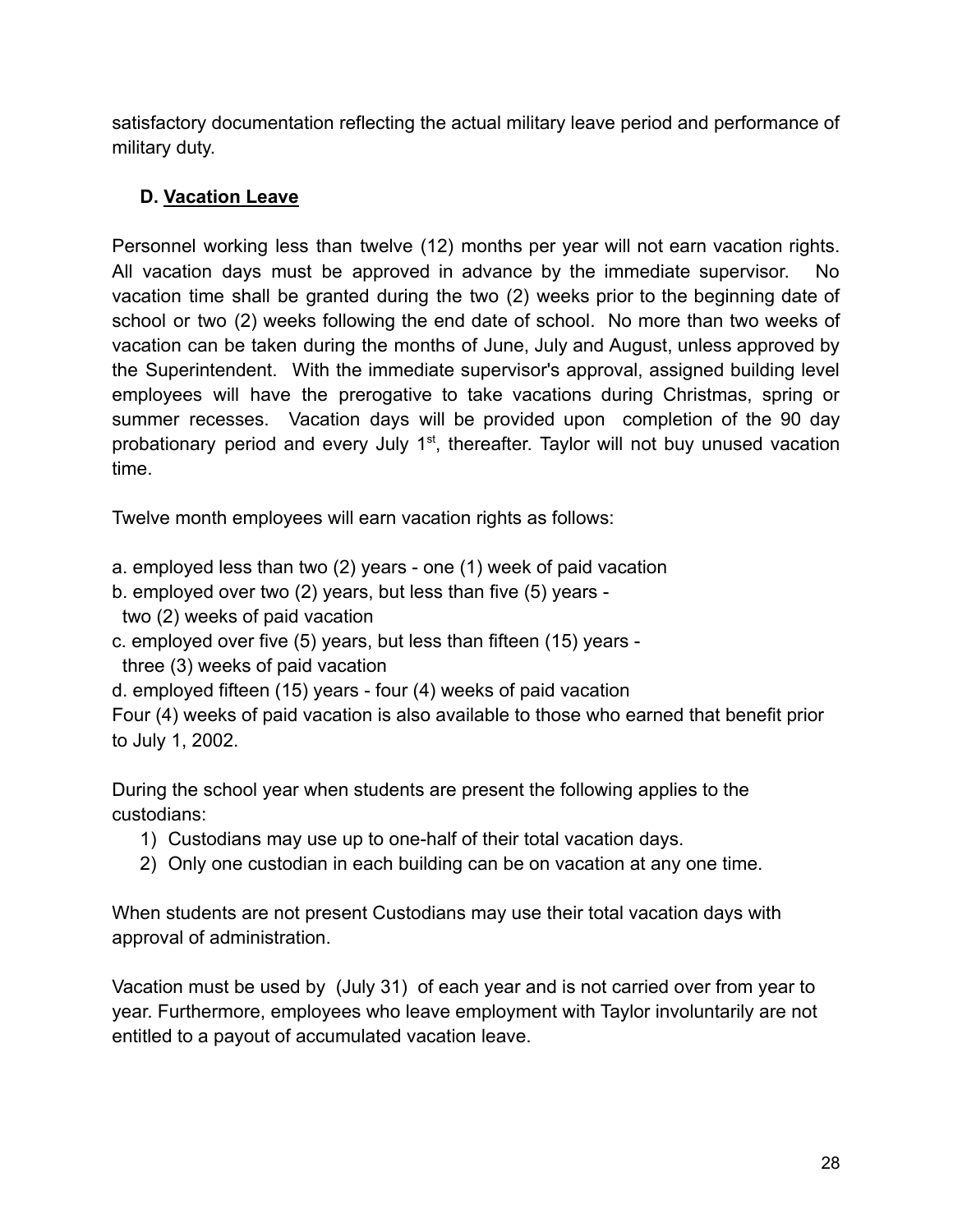# <span id="page-28-0"></span>**VI. HOLIDAYS**

If one of the holidays described below would occur on a weekend, the superintendent will confirm a suitable replacement holiday (i.e. Friday or Monday).

#### <span id="page-28-1"></span>**A. Twelve Month Employees -**

Employees shall be eligible to receive paid holidays as follows:

- 1. New Year's Day
- 2. Good Friday (only if school is not in session)
- 3. Memorial Day
- 4. Independence Day
- 5. Labor Day
- 6. Thanksgiving Day
- 7. The day after Thanksgiving
- 8. Christmas Eve
- 9. Christmas
- 10. New Year's Eve

#### <span id="page-28-2"></span>**B. Employees Working Less Than Twelve (12) Months Per Year -**

Employees shall be eligible to receive paid holidays as follows:

- 1. Labor Day
- 2. Good Friday (only if school is not in session and not during Spring Break)
- 3. Memorial Day (if school is still in session)

# <span id="page-28-3"></span>**VII. ABSENCES AND LEAVES**

#### <span id="page-28-4"></span>**A. Paid Time Off**

Taylor recognizes that employees have diverse needs for time off from work; therefore, Taylor has established a paid time off (PTO) policy to meet those needs. The benefits of PTO are that it promotes a flexible approach to time off for personal days and sick days. **Employees are accountable and responsible for managing their own PTO hours to allow for adequate reserves if there is a need to cover illness or disability, appointments, emergencies or other needs that require time off of work.**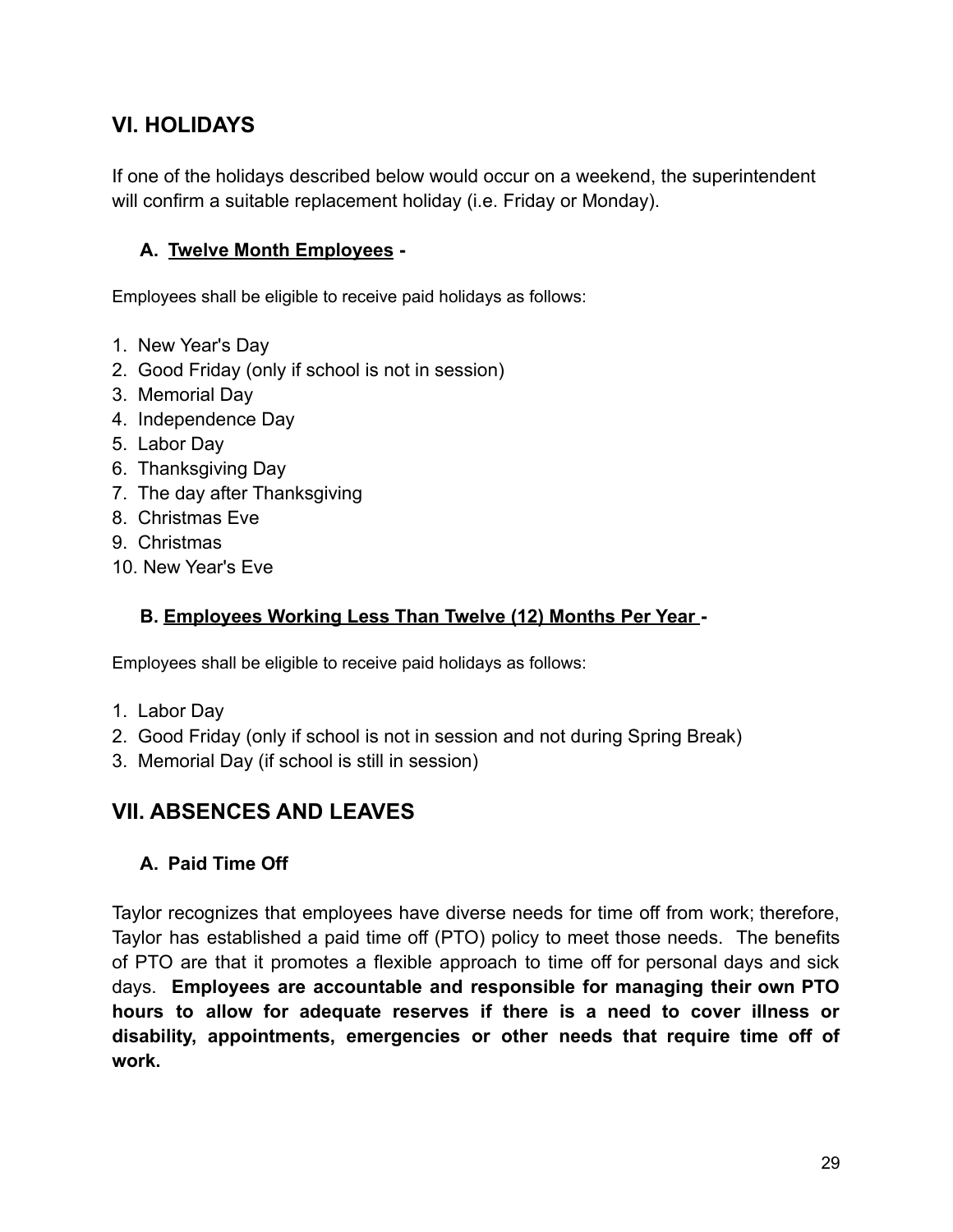PTO will be distributed as follows:

| <b>Employees</b>                    | <b>PTO Days Per Calendar Year</b> |
|-------------------------------------|-----------------------------------|
| Cafeteria Workers (Head Cook, Cook) | 1(3)                              |
| Less than twelve month employees    | 10                                |
| Twelve month employees              | 13                                |

Pro-Rated PTO will be distributed as follows:

After completion of the 90 day probationary period.

1. New 9 month employees will be assigned a prorated share of PTO days according to the following schedule:

July/10, August/ 10, September/ 8.5, October/8, November/7, December/6.5, January/5.5, February/ 5, March/4, April/3, May 2.5, June/ 2.

2. New 12 month employees will be assigned a prorated share of PTO days according to the following schedule:

July 13, August/13, September/11.5, October/11, November/10, December/9/5, January/8.5, February/8, March/7, April/6, May/5.5, June/5.

PTO may be utilized in one-half day increments, unless it is being used concurrently with FMLA.

PTO of more than three (3) consecutive days must be scheduled in advance and be approved by the employee's supervisor in advance in order for the absence to incur no discipline as an unexcused absence. Any available PTO must be used for a full day, non-FMLA related, unscheduled absence of more than three (3) days and the absence may also be subject to discipline as an unexcused absence. **Unexcused time off taken after an employee has exhausted his or her PTO will be subject to disciplinary action up to and including termination of employment.**

PTO will be carried over from year to year. **Accrued PTO is not paid out upon termination of employment unless retirement or disability.**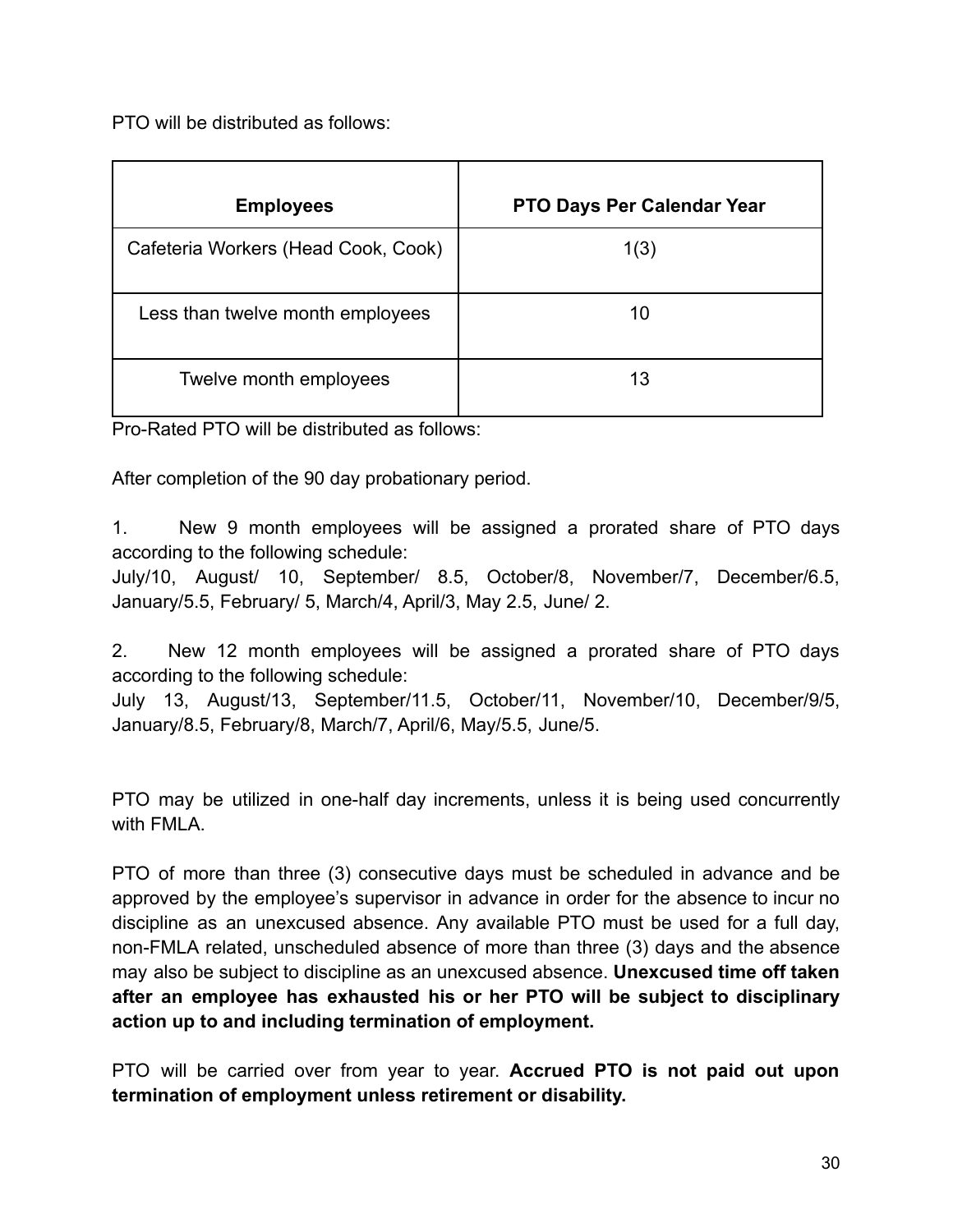#### <span id="page-30-0"></span>**B. Call –Off Procedures:**

It is the responsibility of all employees to notify their immediate supervisor no less than one (1) hour prior to his/her scheduled work time when they will not be able to report for their regular work shift. If an employee becomes ill while on the job, the employee shall contact his/her immediate supervisor for approval to leave work. If an employee is absent more than ten (10) days, said employee must have a release from their physician certifying readiness to return to work. The school may request a doctor's verification of illness any time an employee is absent due to illness. After an absence of ten (10) or more consecutive days, employees are required to apply for FMLA/unpaid leave.

#### <span id="page-30-1"></span>**C. Bereavement or Death Leave**

A leave of five (5) school days shall be allowed immediately following the death of the employee's spouse, parent, children, grandchildren, brother, sister, mother-in-law, father-in-law, daughter-in-law, or son-in-law *to attend the funeral and attend to family responsibilities*. Two (2) school days shall be allowed immediately following the death of the employee's or employee spouse's grandparent, brother-in-law, sister-in-law, niece, nephew, aunt, uncle, or first cousin *to attend the funeral*. In special situations or extenuating circumstances, the superintendent of schools may grant additional days. Part-time cafeteria employees are not eligible to receive paid bereavement days.

#### <span id="page-30-2"></span>**D. Unpaid Days**

Unpaid days will be approved only after all available paid days are used. Unpaid days will be approved in unique circumstances only. Unpaid days must be approved, in advance, by the immediate supervisor. Written approval must accompany the employee's timesheet. Excessive absence, including approved unpaid days, may be considered a reason for dismissal.

# <span id="page-30-3"></span>**VIII. WEATHER DAYS AND SCHOOL DELAYS**

#### <span id="page-30-4"></span>**A. Weather Days**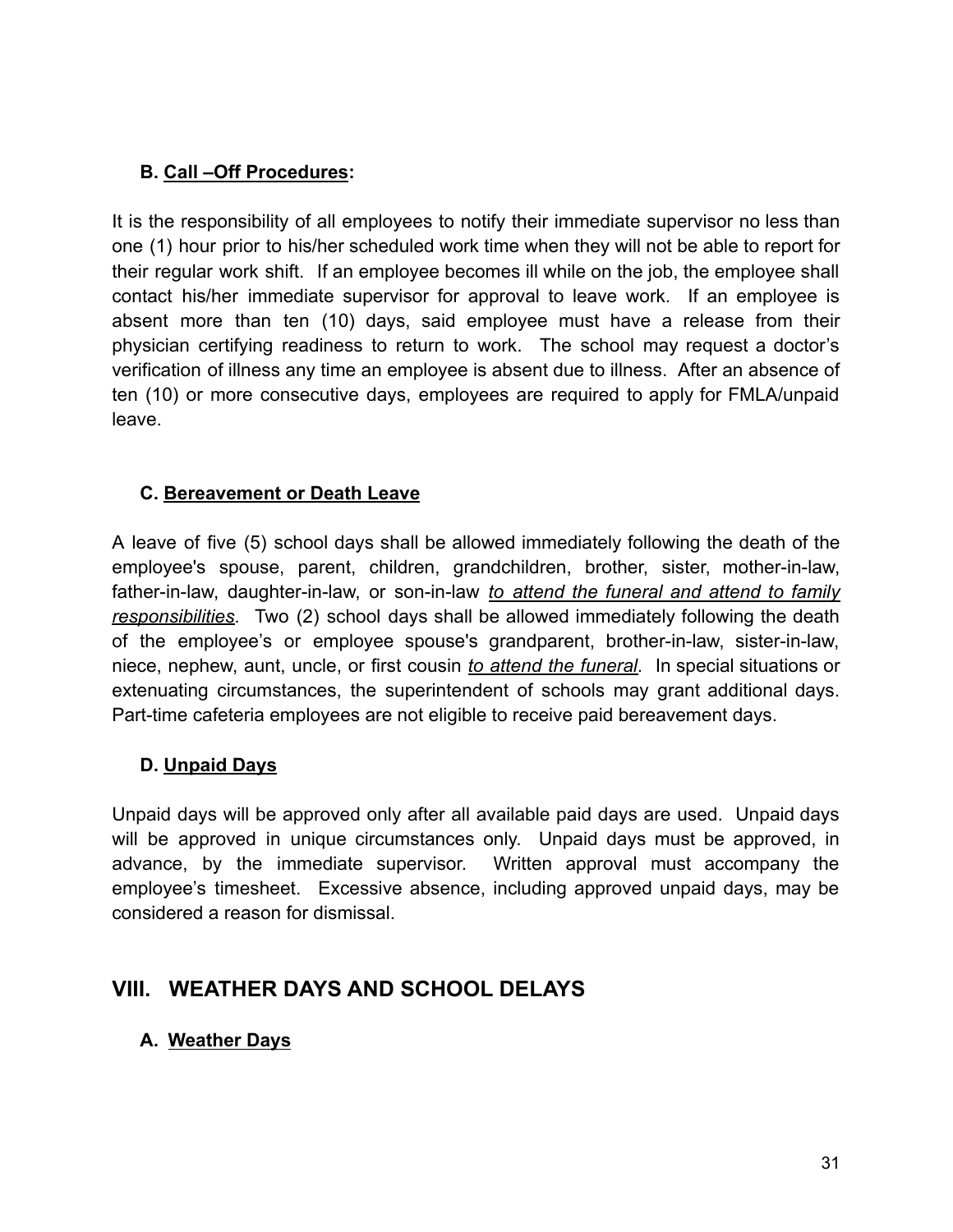*Employees working less than twelve months do not work on non-school days, unless authorized by the superintendent.*

When school is canceled due to bad weather, employees may use PTO day if they so wish, and provided they have days available.

# <span id="page-31-0"></span>**B. School Delays**

When the Superintendent announces a delay in the school day, all employees must report to work at the delayed start time. Office staff may report to work before the delayed start time only with the Superintendent's approval.

# **C. E-Learning Days:**

Pre-Scheduled E Learning Days:

● No leave/vacation days will be submitted for pay for those employees that are not scheduled to work on these days.

Weather Related E-Learning Days (Cancelled/Non-Make up Days):

● Leave/Vacation days can be submitted for pay for these days for anyone that was scheduled to work on these days.

# <span id="page-31-1"></span>**IX. DISCIPLINARY ACTION POLICY**

Employment with Taylor is at-will. However, Taylor endeavors to use a progressive framework in addressing employee discipline issues. Disciplinary action shall be applied progressively except when the violation is serious and less severe discipline would be inappropriate considering the severity of the offense. In general, discipline for employees is applied in progressive steps as follows:

- 1. Oral warning
- 2. Written warning
- 3. Final written warning, suspension and /or disciplinary probation
- 4. Termination of employment

The nature of the offense and the particular circumstances determine whether or not all or any of the steps in the above sequence are followed. Disciplinary steps may be omitted or repeated, as the Supervisor determines appropriate.

The purpose of disciplinary measures short of termination is corrective, to encourage employees to improve their conduct or performance so that they may continue their employment with Taylor. Taylor expects all employees to behave in a mature and responsible manner and to perform their jobs conscientiously, without the need of disciplinary action. These corrective disciplinary measures will not apply in the event of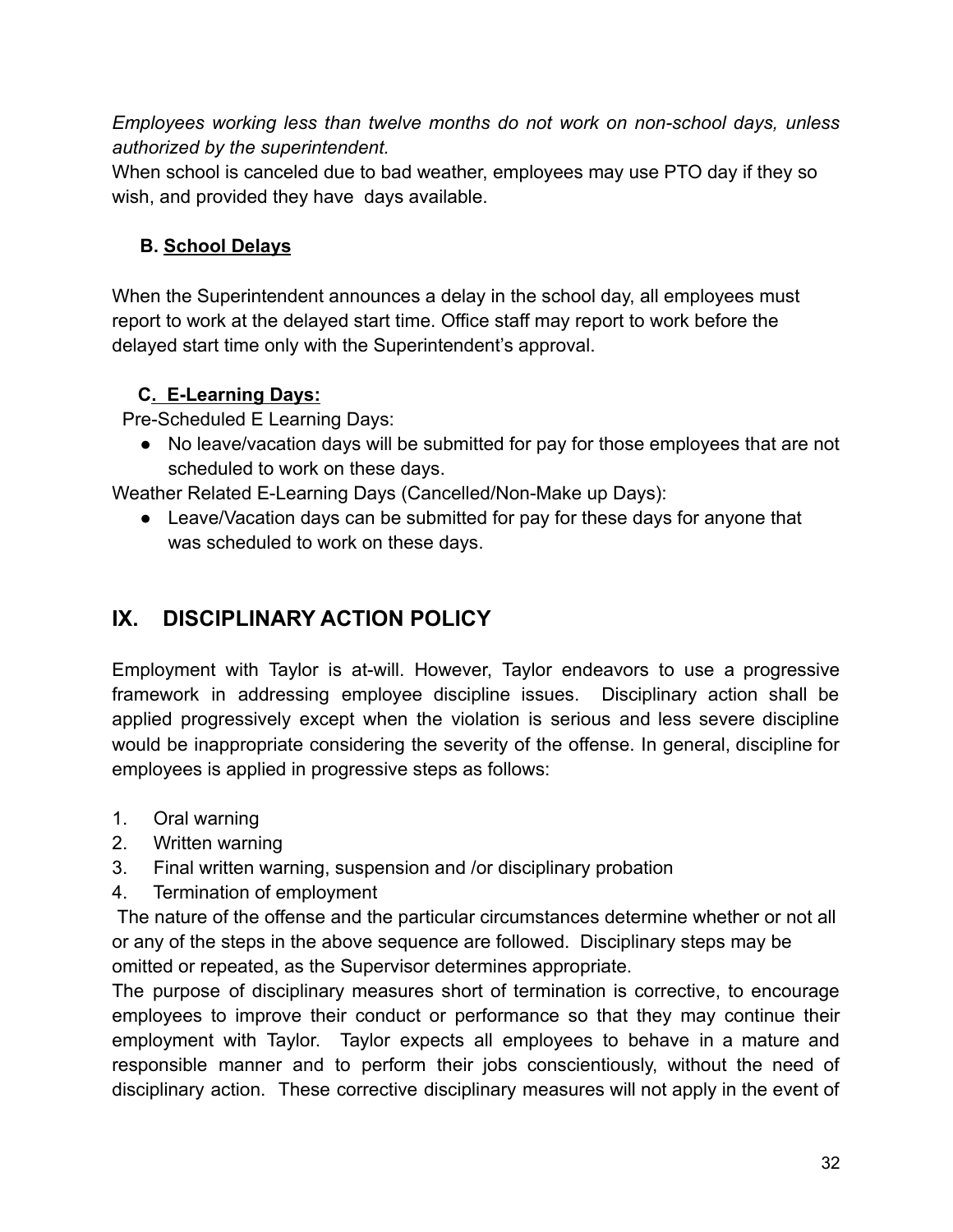any offense that Taylor determines to warrant immediate termination of employment or in other circumstances when Taylor determines that corrective measures would be ineffectual or otherwise inappropriate.

# <span id="page-32-0"></span>**A. Oral Warnings**

If an employee is given an oral warning, the employee is informed of the warning by his or her supervisor. The warning is also recorded by the supervisor in writing and the record is placed in the employee's personnel file.

#### <span id="page-32-1"></span>**B. Written Warnings**

If an employee is issued a written warning or a final written warning, the supervisor will meet with the employee to discuss the disciplinary action and the employee will be asked to sign the warning. The employee's signature is only an acknowledgment that the employee has been informed of the warning; it does not indicate agreement with the warning. All written warnings are retained in the employee's file.

#### <span id="page-32-2"></span>**C. Disciplinary Probation**

An employee may be placed on disciplinary probation for unsatisfactory performance or conduct. An employee placed on disciplinary probation will be given a written notice of probation, which generally provides an explanation of the reason for the action, the length of the probationary period and a plan of corrective action to be successfully completed during the period. The employee's supervisor will meet with the employee to discuss the terms of the disciplinary probation, and the employee will be asked to sign the notice of probation as an acknowledgment that the employee has been informed of the action. A copy of the notice is retained in the employee's personnel file.

At the conclusion of the probationary period, and from time to time during the period, as appropriate, the employee's supervisor will meet with the employee to review his or her progress. An employee on disciplinary probation who does not show satisfactory improvement is subject to further disciplinary action at any time, up to and including termination of employment.

# **Taylor Community School Corporation**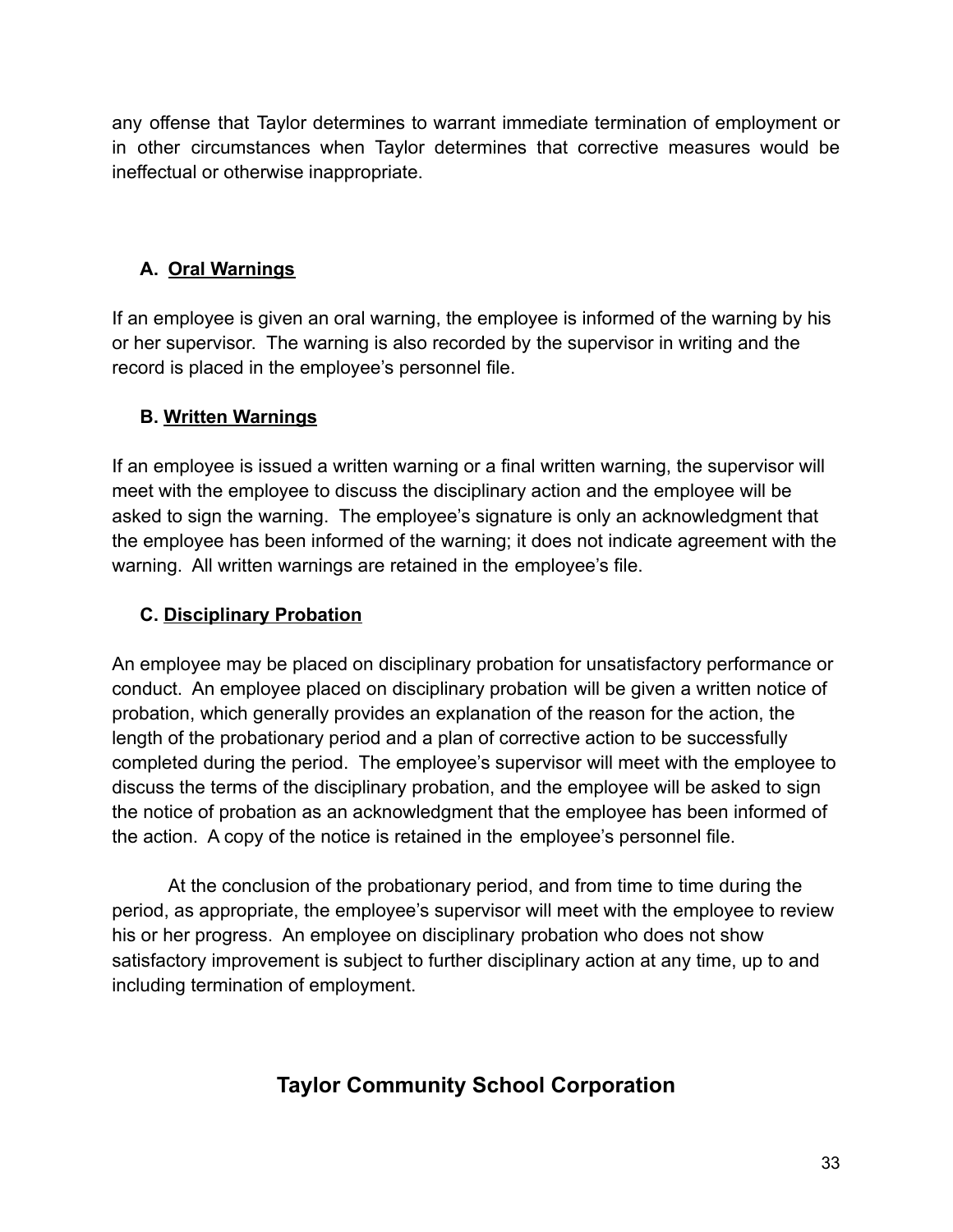#### **Handbook Acknowledgement and Compensatory Time Policy Agreement**

<span id="page-33-0"></span>I certify that I have received a copy of the Taylor Community School Corporation *Classified Employees' Handbook* and that it is my responsibility to become familiar with and abide by the policies and procedures contained in the handbook. I understand that the information contained in the *Classified Employees' Handbook* does not constitute a binding contract, but is a set of guidelines for the implementation of human resource policies. I understand that Taylor may modify any of the policies and procedures outlined in this handbook at any time, with or without notice, and may deviate from any provision of the *Classified Employees' Handbook* at its sole discretion.

I also understand that I am employed on an at-will basis. My employment with Taylor may be terminated at any time, either by me or Taylor, with or without cause. I understand that no representative of Taylor, other than the elected Board, has the authority to make any agreement contrary to the foregoing.

I am aware that during the course of my employment, confidential information will be made available to me. I understand that this information is critical to the integrity of Taylor and must not be disclosed without authorization. In the event of termination of employment, whether voluntary or involuntary, I hereby agree not to utilize or exploit this information with any other individual or Taylor.

I further understand and agree to Taylor's compensatory time policy in lieu of paid overtime for non-exempt employees as stated in the *Classified Employees' Handbook*. I also understand that accepting Taylor's compensatory time policy is an express condition of employment that I knowingly and voluntarily agree to, and I understand that compensatory time may be preserved, used or cashed out consistent with Section 7(o) of the Fair Labor Standards Act.

| Signature: |  |
|------------|--|
|            |  |

Print Name: \_\_\_\_\_\_\_\_\_\_\_\_\_\_\_\_\_\_\_\_\_\_

# **Taylor Community School Corporation**